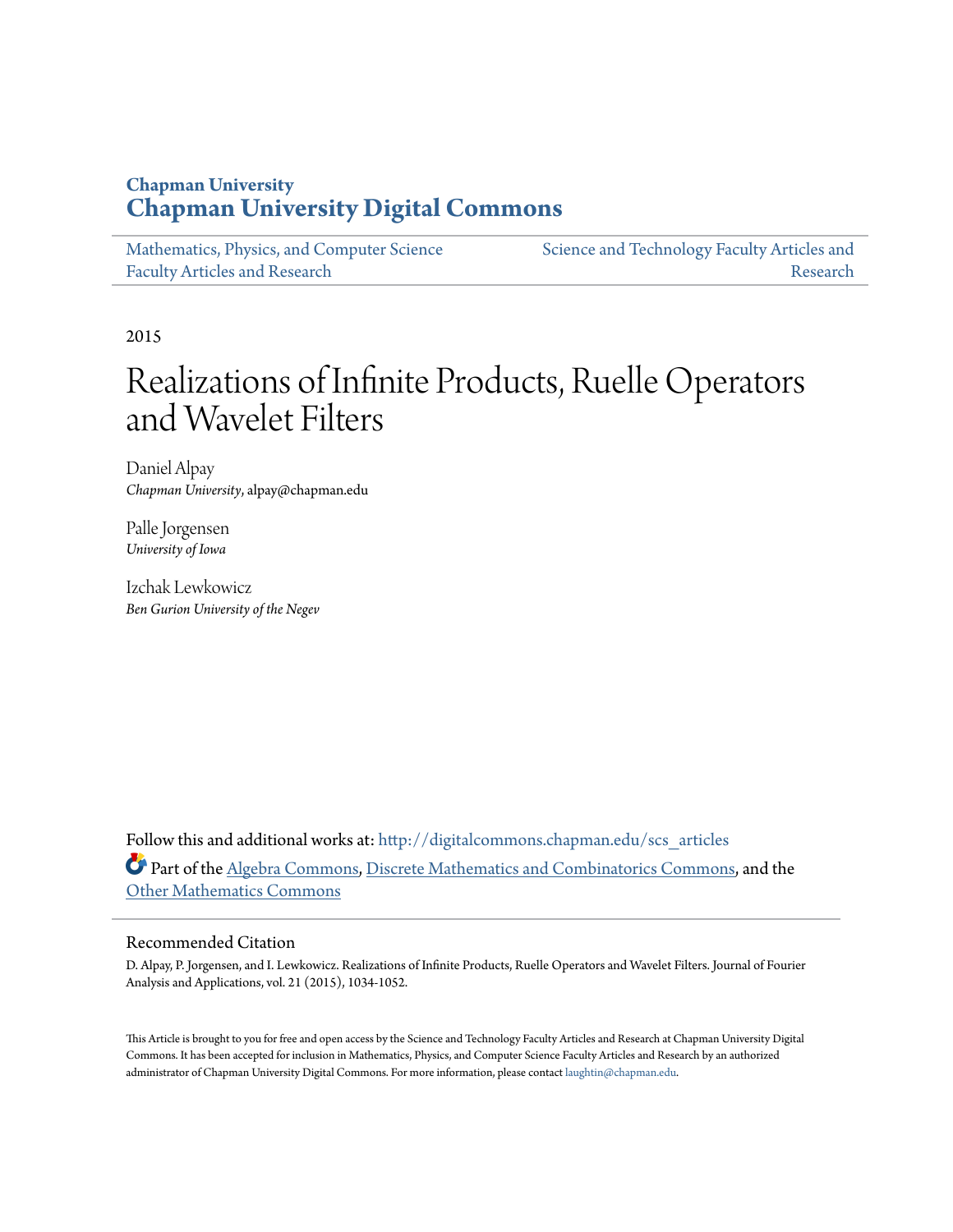## Realizations of Infinite Products, Ruelle Operators and Wavelet Filters

#### **Comments**

This is a pre-copy-editing, author-produced PDF of an article accepted for publication in *Journal of Fourier Analysis and Applications*, volume 21, in 2015 following peer review. The final publication is available at Springer via [DOI: 10.1007/s00041-015-9396-z](http://dx.doi.org/10.1007/s00041-015-9396-z)

**Copyright** Springer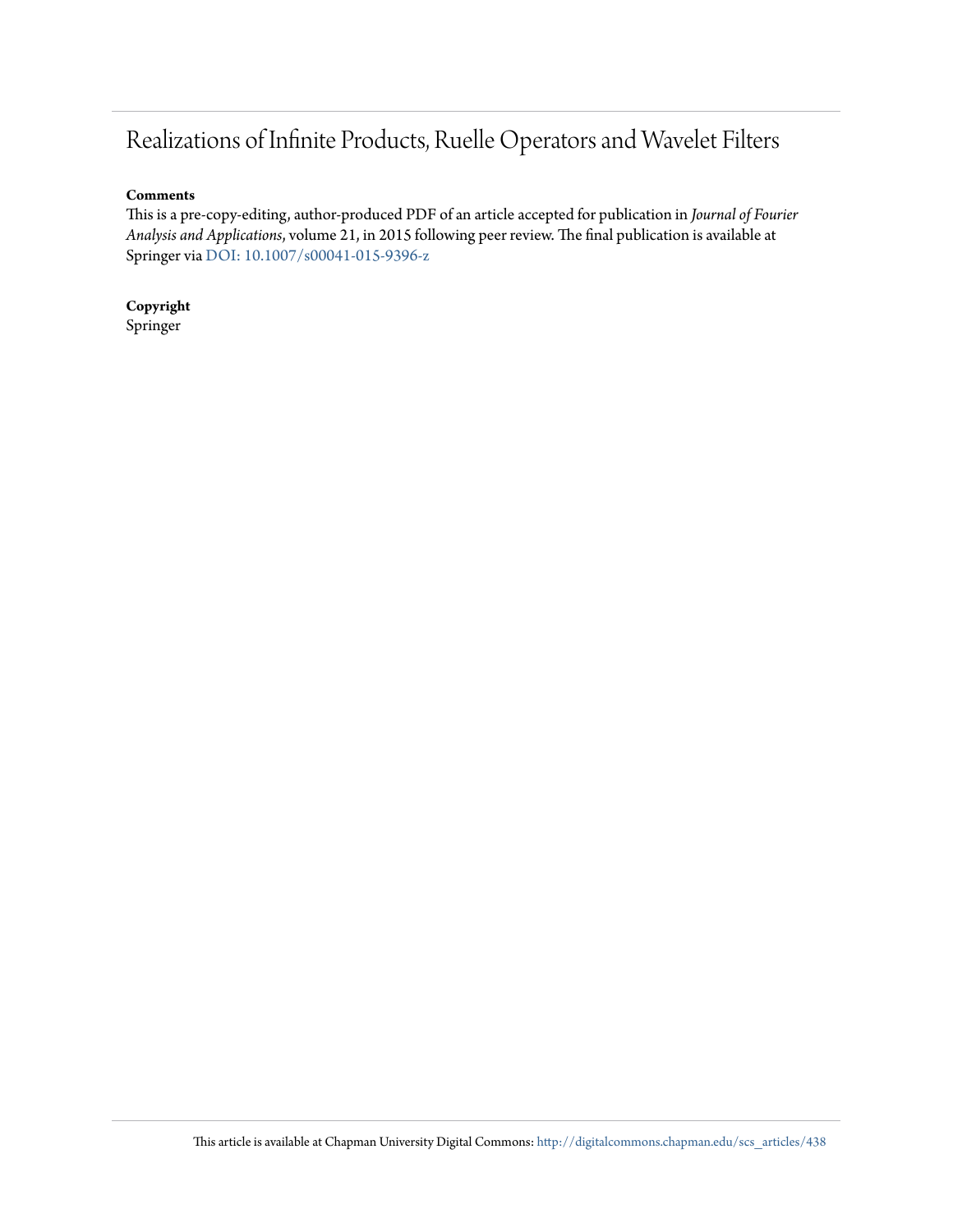### REALIZATIONS OF INFINITE PRODUCTS, RUELLE OPERATORS AND WAVELET FILTERS

#### DANIEL ALPAY, PALLE JORGENSEN, AND IZCHAK LEWKOWICZ

#### CONTENTS

|            | 1. Introduction                  |                |
|------------|----------------------------------|----------------|
|            | 2. Finite products               | $\overline{4}$ |
|            | 3. Infinite products             | 6              |
|            | 4. Markov parameters             | 9              |
|            | 5. Ruelle operator               | 11             |
|            | 6. Wavelets and rational filters | 13             |
| References |                                  | 16             |

Abstract. Using the system theory notion of state-space realization of matrixvalued rational functions, we describe the Ruelle operator associated with wavelet filters. The resulting realization of infinite products of rational functions have the following four features: 1) It is defined in an infinite-dimensional complex domain. 2) Starting with a realization of a single rational matrix-function  $M$ , we show that a resulting infinite product realization obtained from  $M$  takes the form of an (infinitedimensional) Toeplitz operator with the symbol that is a reflection of the initial realization for  $M$ . 3) Starting with a subclass of rational matrix functions, including scalar-valued ones corresponding to low-pass wavelet filters, we obtain the corresponding infinite products that realize the Fourier transforms of generators of  $\mathbf{L}_2(\mathbb{R})$ wavelets. 4) We use both the realizations for  $M$  and the corresponding infinite product to obtain a matrix representation of the Ruelle-transfer operators used in wavelet theory. By "matrix representation" we refer to the slanted (and sparse) matrix which realizes the Ruelle-transfer operator under consideration.

#### 1. INTRODUCTION

<span id="page-2-0"></span>Among many applications of rational matrix-valued functions are their use as filters in signal processing, and in the construction of classes of wavelets. In the latter case, the matrix function to be considered is made up of a prescribed system of scalar valued functions of a single complex variable. If  $N$  is a scaling number for the wavelet under consideration, then there are associated systems of N scalar-valued functions representing each of the corresponding N frequency bands. Each such system produces a matrix-valued function. This particular approach to wavelet filters was considered in [\[9,](#page-17-1) [8,](#page-17-2) [5,](#page-17-3) [2,](#page-17-4) [11,](#page-17-5) [1\]](#page-17-6). The function corresponding to low-pass yields a father function for a wavelet when certain technical assumptions are imposed. Here we consider instead

<sup>1991</sup> *Mathematics Subject Classification.* 42C40, 67T60,47A48, 40A20.

*Key words and phrases.* Wavelet filters, filter banks, state space realization, infinite products.

Acknowledgments: D. Alpay thanks the Earl Katz family for endowing the chair which supported his research. The authors thank the US-Israel Binational Science Foundation (BSF) Grant number 2010117.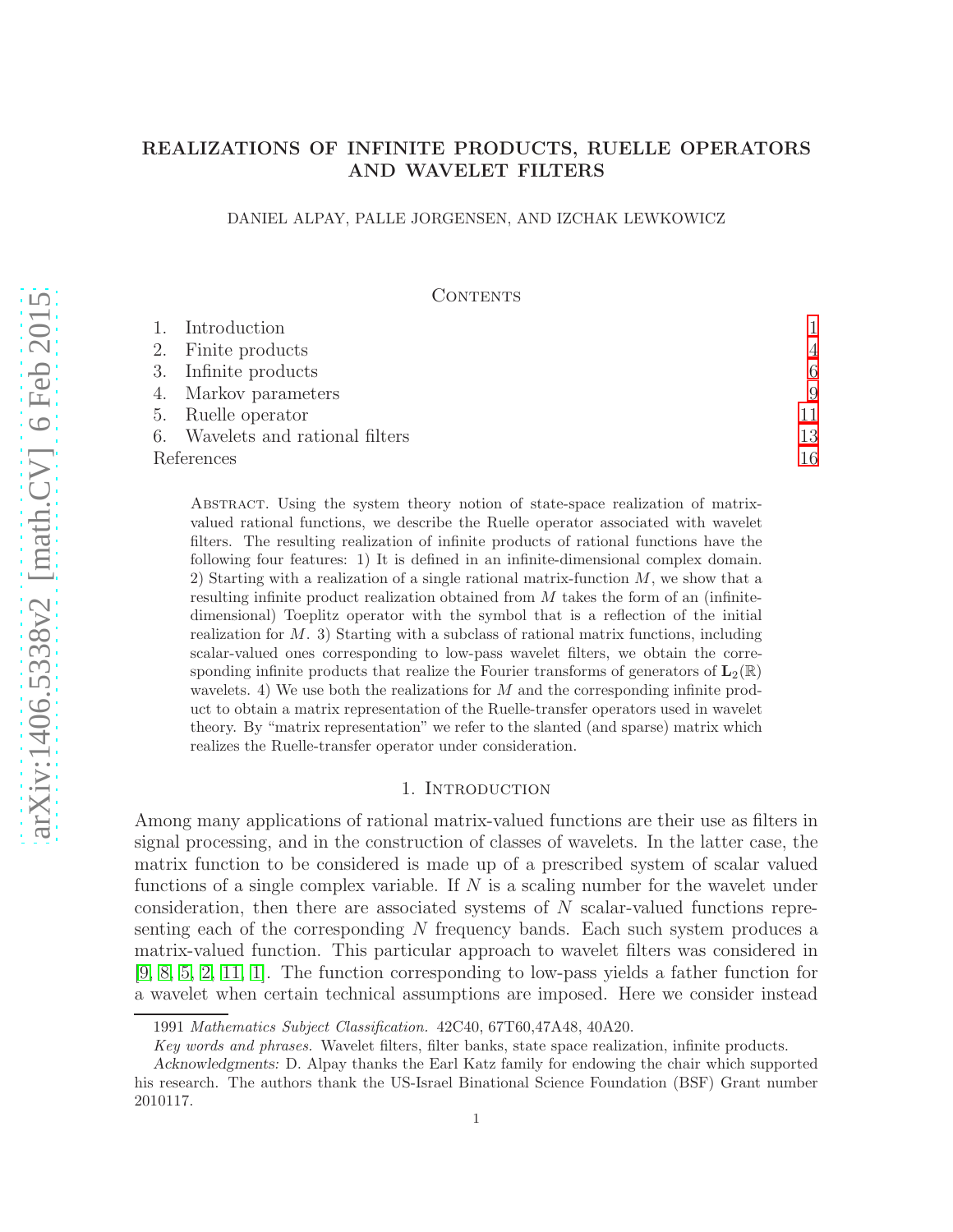the matrix-valued approach: it has the advantage that it allows one to treat the combination of individual bands in a single analysis. However the issues involving infinite products in the matrix-valued case are more subtle, and we address them below. For example, to understand the infinite product formed from a rational matrix-valued function of a single complex variable, one must introduce an infinite number of complex variables. We show that, under suitable assumptions, the infinite product-function in turn then also has a realization as a function of one variable. While our motivation derived initially from the study of wavelet filters, we note that there is a host of other applications of infinite products of rational matrix functions. Indeed, the framework for our consideration of infinite products goes beyond that of wavelet filters. We shall consider these more general settings in the last section of our paper. The latter nonwavelet applications are derived from the theory of systems. Indeed the theory of realization of systems is also a key tool in our analysis of infinite products.

In [\[2,](#page-17-4) Section 4], we characterized wavelet filters as functions of the form

<span id="page-3-0"></span>
$$
M(z) = QU(z^N)\Delta(z)V\tag{1.1}
$$

where

$$
V = \frac{1}{\sqrt{N}} \left( \epsilon_N^{-\ell j} \right)_{\ell, j=0,\dots,N-1} \qquad \epsilon_N := e^{i\frac{2\pi}{N}},
$$

is (up to scaling) the usual discrete Fourier transform matrix,

$$
\Delta(z) := \left( \begin{array}{c} 1_{z^{-1}} & \\ & \ddots \\ & & z^{-(N-1)} \end{array} \right),
$$

U is a rational  $(N \times N)$ -valued function which takes unitary values on the unit circle, with no poles outside the closed unit disk, and and  $Q$  is an arbitrary (constant) unitary matrix. One can explicitly write [\(1.1\)](#page-3-0) as

<span id="page-3-1"></span>
$$
M(z) = \frac{1}{\sqrt{N}} \begin{pmatrix} m_0(z) & m_0(\epsilon_N z) & \cdots & m_0(\epsilon_N^{N-1} z) \\ m_1(z) & m_1(\epsilon_N z) & \cdots & m_1(\epsilon_N^{N-1} z) \\ \vdots & \vdots & \ddots & \vdots \\ m_{N-1}(z) & m_{N-1}(\epsilon_N z) & \cdots & m_{N-1}(\epsilon_N^{N-1} z) \end{pmatrix} .
$$
 (1.2)

Note that  $M(z)$  in [\(1.1\)](#page-3-0) is unitary on  $\mathbb{T}$ .

An earlier relevant result on wavelet filter  $(1.1)$ ,  $(1.2)$  appeared in [\[11\]](#page-17-5). In [\[3\]](#page-17-7) and [\[4\]](#page-17-8), we recently further explored rectangular rational functions which are (co)isometric on the unit circle (with poles anywhere, but T).

Following [\(1.2\)](#page-3-1) one can write,

<span id="page-3-2"></span>
$$
\begin{pmatrix} m_0(z) \\ m_1(z) \\ \vdots \\ m_{N-1}(z) \end{pmatrix} = QU(z^N) \begin{pmatrix} 1 \\ z^{-1} \\ \vdots \\ z^{-(N-1)} \end{pmatrix} . \tag{1.3}
$$

In the sequel, by choosing in [\(1.1\)](#page-3-0)

<span id="page-3-3"></span>
$$
Q = (U(1)\Delta(1)V)^{*} = (U(1)V)^{*}
$$
\n(1.4)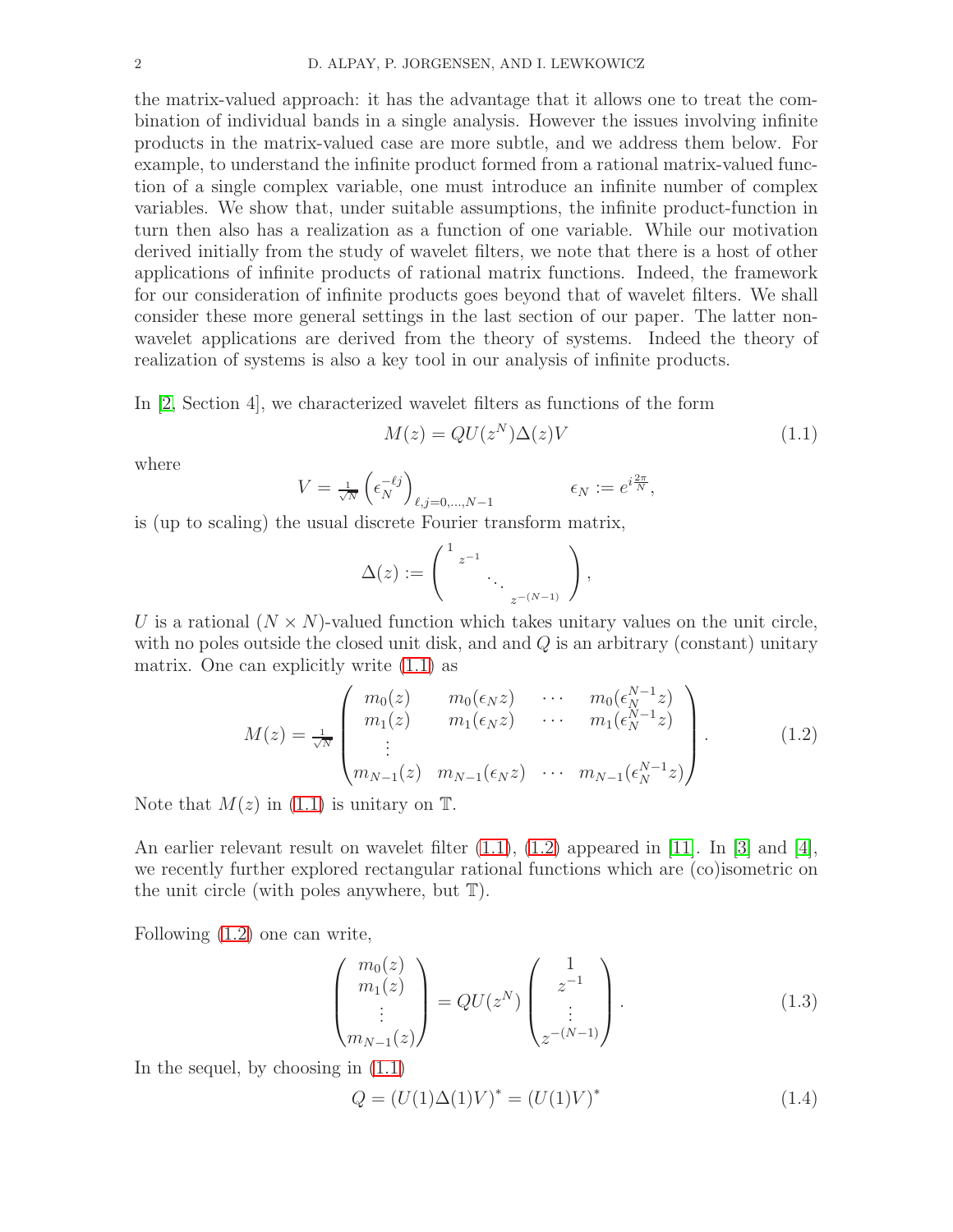we shall normalize the filters so that in [\(1.1\)](#page-3-0)

$$
M(1)=I_N.
$$

This normalization in particular forces that the upper left entry of  $M$  to satisfy

$$
m_0(1)=1.
$$

This last condition is crucial to consider infinite products. For  $m_0(z)$  in [\(1.2\)](#page-3-1) we set:

<span id="page-4-0"></span>
$$
m(z) := m_0(z). \tag{1.5}
$$

The wavelet father function  $\varphi(w)$  is given by its Fourier transform

<span id="page-4-2"></span>
$$
\widehat{\varphi}(w) = \prod_{k=1}^{\infty} m(e^{\frac{2\pi i w}{N^k}}). \tag{1.6}
$$

For details, see e.g. [\[8\]](#page-17-2) and [\[9\]](#page-17-1).

It should be pointed out that in some engineering circles functions of the form of [\(1.1\)](#page-3-0) are referred to as (multi-resolution) Filter Bank, whose applications transcend wavelets, see e.g. [\[18\]](#page-17-9), [\[19\]](#page-17-10) and even go beyond signal processing, see e.g. [\[16\]](#page-17-11).

Here we limit our discussion to discrete time systems, where the variables, input, output, and state, are time series, that is, functions on  $\mathbb{Z}$ . A linear time-invariant system in this model will then be specified by a transfer matrix  $M(z)$ , also called a transfer function. It is a rational matrix-valued function of a single complex variable. Moreover the complex variable  $z$  is dual to time, and so it represents frequency. If  $M(z)$  has no pole at infinity (following engineering literature), a corresponding state space realization is any quadruple of matrices  $A, B, C$ , and  $D$  of appropriate size, such that

$$
M(z) = D + C(zI - A)^{-1}B
$$

holds.

We assume that M in  $(1.1)$ ,  $(1.2)$  is a matrix-valued rational function analytic at infinity, while for  $m(z)$ , its upper left entry, we introduce a state space realization

<span id="page-4-1"></span>
$$
m(z) = D + C(zI - A)^{-1}B
$$
\n(1.7)

where we can assume that the realization is minimal (that is, the size of  $A$  is the smallest possible one), and that in particular  $A$  has no spectrum on the unit circle since  $M$  is analytic on the unit circle. Our use of the term realization conforms to its common use in the theory of systems from the study of dynamical systems and filters in engineering, and pioneered by Kalman and others; see [\[14,](#page-17-12) [15,](#page-17-13) [17\]](#page-17-14). Aspects of realization of filter bank as in  $(1.1)$ ,  $(1.2)$  were already addressed in [\[11\]](#page-17-5), [\[18\]](#page-17-9) and [\[19\]](#page-17-10).

The paper consists of five sections besides the introduction, and its outline is as follows. In Section [2](#page-5-0) we introduce state-space realization formulas of finite products of rational functions, each of a different variable. Infinite products are considered in Section [3.](#page-7-0) As we will see in that section an important role is played by the Toeplitz operator with the related symbol equal to

$$
A + zB(I - zD)^{-1}C.\tag{1.8}
$$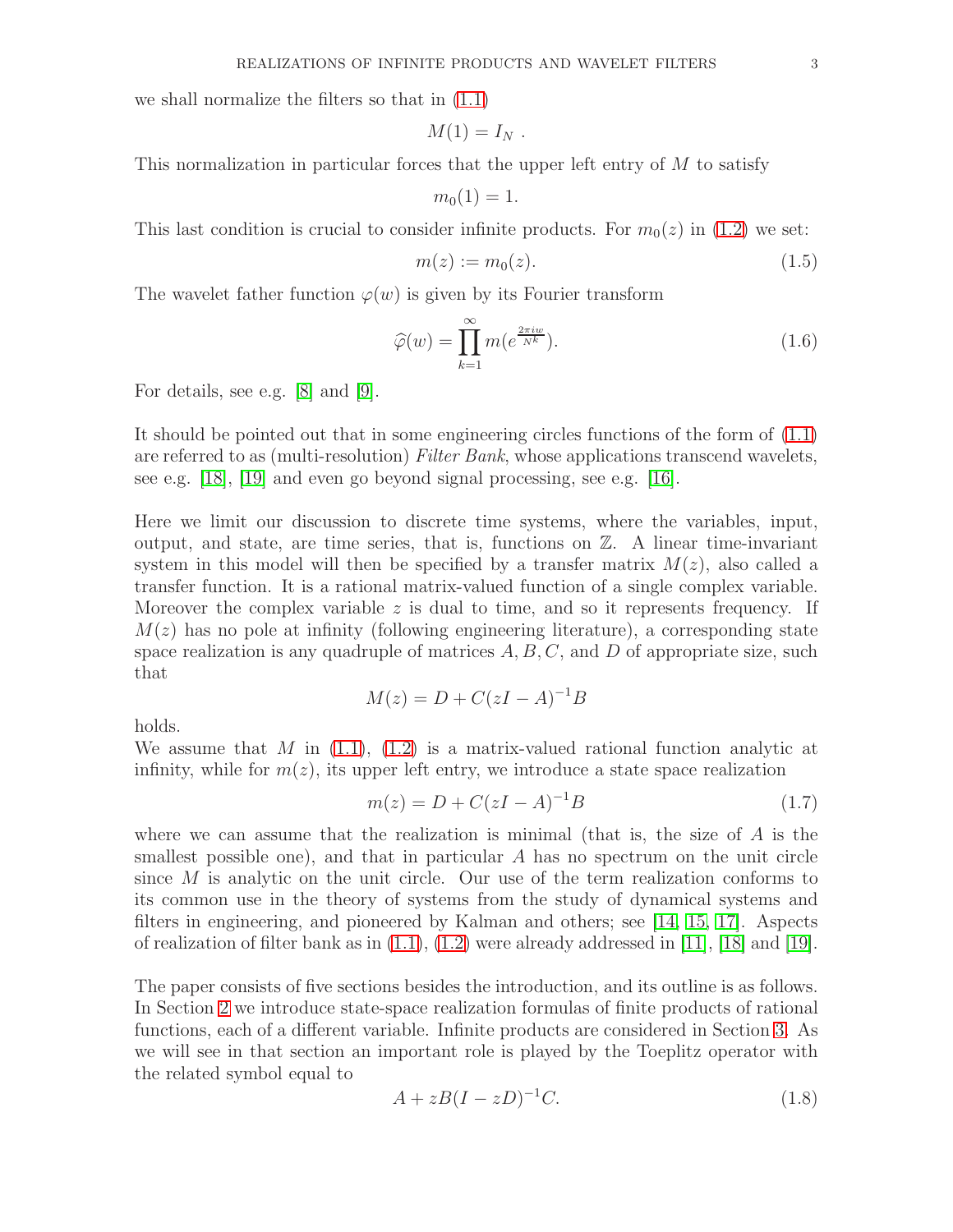In Section [4,](#page-10-0) we compute the Markov parameters associated with  $|m(z)|^2$  in terms of the given realization of  $m$ . In Section [5,](#page-12-0) we study the Ruelle operator and connections with rational wavelet filters are studied in Section [6.](#page-14-0)

#### 2. Finite products

<span id="page-5-0"></span>As is well known, see e.g [\[6\]](#page-17-15), [\[14,](#page-17-12) Section 6.4], [\[15\]](#page-17-13), [\[17,](#page-17-14) Section 6.5], every  $(p \times q)$ -valued rational function  $R(z)$  analytic at infinity can be written as

<span id="page-5-1"></span>
$$
R(z) = D + C(zI - A)^{-1}B,
$$
\n(2.1)

for matrices  $A, B, C$  and D of appropriate sizes. Equation [\(2.1\)](#page-5-1) is called a realization of R and we shall sometimes use the abbreviated form

<span id="page-5-3"></span>
$$
\left(\begin{array}{c|c} A & B \\ \hline C & D \end{array}\right). \tag{2.2}
$$

In general, the realization is highly non unique. When the dimension of the state space, (i.e. the upper left block A is say  $d \times d$ ), is minimal, the realization is unique up to a similarity matrix, meaning that the only freedom in the choice of the realization is

<span id="page-5-5"></span>
$$
\begin{pmatrix} A & B \\ C & D \end{pmatrix} \mapsto \begin{pmatrix} T & 0 \\ 0 & I_p \end{pmatrix} \begin{pmatrix} A & B \\ C & D \end{pmatrix} \begin{pmatrix} T^{-1} & 0 \\ 0 & I_q \end{pmatrix}, \tag{2.3}
$$

where  $T \in \mathbb{C}^{d \times d}$  is an arbitrary invertible matrix and where D is assumed to belong to  $\mathbb{C}^{p \times q}$ . An important formula for the realization of the product is given in the next lemma:

**Lemma 2.1.** Let  $R_1$  and  $R_2$  be two matrix-valued rational functions analytic at infinity, and with realizations

$$
R_1(z) = D_1 + C_1(zI_{n_1} - A_1)^{-1}B_1
$$
 and  $R_2(z) = D_2 + C_2(zI_{n_2} - A_2)^{-1}B_2$ .

Assume that the product  $R_1R_2$  makes sense. Then a realization of  $R_1(z)R_2(z)$  is compactly given by:

<span id="page-5-2"></span>
$$
\left(\begin{array}{cc|c} A_1 & B_1C_2 & B_1D_2 \ A_2 & B_2 \ \hline C_1 & D_1C_2 & D_1D_2 \end{array}\right) (2.4)
$$

An important tool in our argument is the counterpart of [\(2.4\)](#page-5-2) when each function depends on a different variable. See Lemma [2.3.](#page-6-0)

Factorization of rational matrix-valued functions of one variable is classical. In contrast, factorization theory of rational functions of several complex variables  $z_1, \ldots, z_u$  is not well developed. However, here we consider matrix-valued rational functions of the form

<span id="page-5-4"></span>
$$
M(z) = M_1(z_1)M_2(z_2)\cdots M_u(z_u)
$$
\n(2.5)

where  $M_1, \ldots, M_u$  are matrix-valued rational functions of appropriate sizes and analytic at infinity.

For future reference we mention the following result, whose proof is a direct verification, and will be omitted.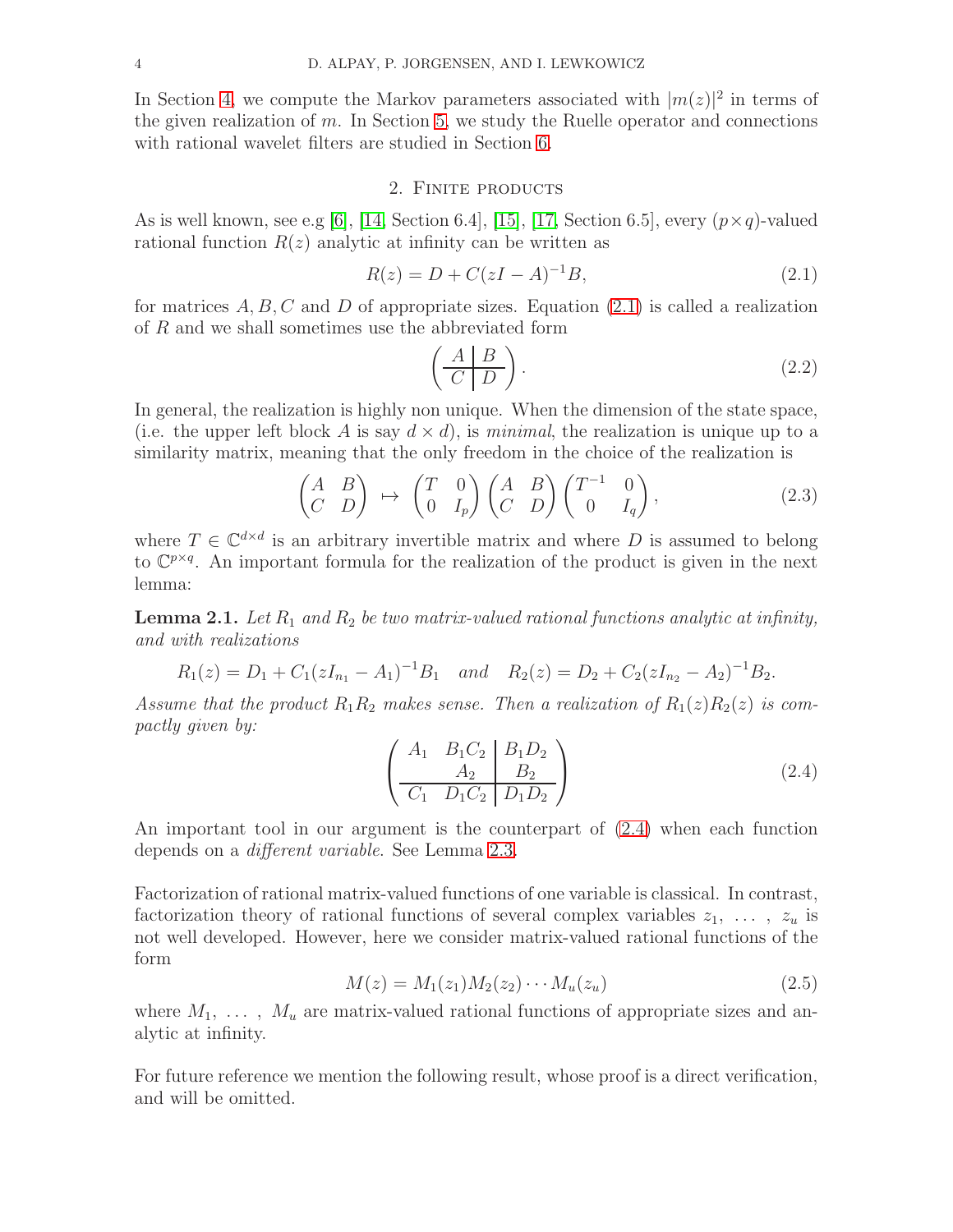<span id="page-6-1"></span>**Lemma 2.2.** Let  $\mathcal{H}_1$  and  $\mathcal{H}_2$  be two Hilbert spaces and let  $a : \mathcal{H}_1 \rightarrow \mathcal{H}_1$ ,  $b : \mathcal{H}_2 \rightarrow$  $\mathcal{H}_2$ , and  $c : \mathcal{H}_2 \rightarrow \mathcal{H}_1$  be bounded linear operators, with a and b invertible. Then

$$
\begin{pmatrix} a & -c \ 0 & b \end{pmatrix}^{-1} = \begin{pmatrix} a^{-1} & a^{-1}cb^{-1} \\ 0 & b^{-1} \end{pmatrix}.
$$

The following very simple lemma is the key to the formulas we develop:

#### <span id="page-6-2"></span><span id="page-6-0"></span>Lemma 2.3.

$$
(D_1 + C_1(z_1I_{n_1} - A_1)^{-1}B_1)(D_2 + C_2(z_2I_{n_2} - A_2)^{-1}B_2) =
$$
  
= D + C( $\Lambda(z) - A$ )<sup>-1</sup>B (2.6)

where,

<span id="page-6-3"></span>
$$
\Lambda(z) := \begin{pmatrix} z_1 I_{n_1} & & \\ & z_2 I_{n_2} \end{pmatrix} \tag{2.7}
$$

and the realization array [\(2.2\)](#page-5-3) takes the form,

$$
\left(\begin{array}{cc|c} A_1 & B_1C_2 & B_1D_2 \ A_2 & B_2 \ \hline C_1 & D_1C_2 & D_1D_2 \end{array}\right) (2.8)
$$

Proof. We first note that by Lemma [2.2](#page-6-1) we have:

$$
(\Lambda(z) - A)^{-1} = \begin{pmatrix} z_1 I_{n_1} - A_1 & -B_1 C_2 \\ 0 & z_2 I_{n_2} - A_2 \end{pmatrix}^{-1}
$$
  
= 
$$
\begin{pmatrix} (z_1 I_{n_1} - A_1)^{-1} & (z_1 I_{n_1} - A_1)^{-1} B_1 C_2 (z_2 I_{n_2} - A_2)^{-1} \\ 0 & (z_2 I_{n_2} - z_2 A_2)^{-1} \end{pmatrix}.
$$

Therefore we have

$$
D + C(\Lambda(z) - A)^{-1}B = D_1D_2 +
$$
  
+  $(C_1 \t D_1C_2) \begin{pmatrix} (z_1I_{n_1} - z_1A_1)^{-1} & (z_1I_{n_1} - A_1)^{-1}B_1C_2(z_2I_{n_2} - A_2)^{-1} \\ 0 & (z_2I_{n_2} - A_2)^{-1} \end{pmatrix} \begin{pmatrix} B_1D_2 \\ B_2 \end{pmatrix}$ 

which is exactly the left side of  $(2.6)$ .

This formula can now be iterated to obtain a realization for a product [\(2.5\)](#page-5-4). With

$$
M_j(z_j) = D_j + C_j(z_jI_{n_j} - A_j)^{-1}B_j, \quad j = 1, \dots u,
$$

and  $M(z) = M_1(z_1)M_2(z_2)\cdots M_u(z_u)$  we have

$$
M(z) = D + C(\Lambda(z) - A)^{-1}B,
$$

where

$$
\Lambda(z) := \begin{pmatrix} z_1 I_{n_1} & & \\ & z_2 I_{n_2} & \\ & & \ddots & \\ & & & z_u I_{n_u} \end{pmatrix}
$$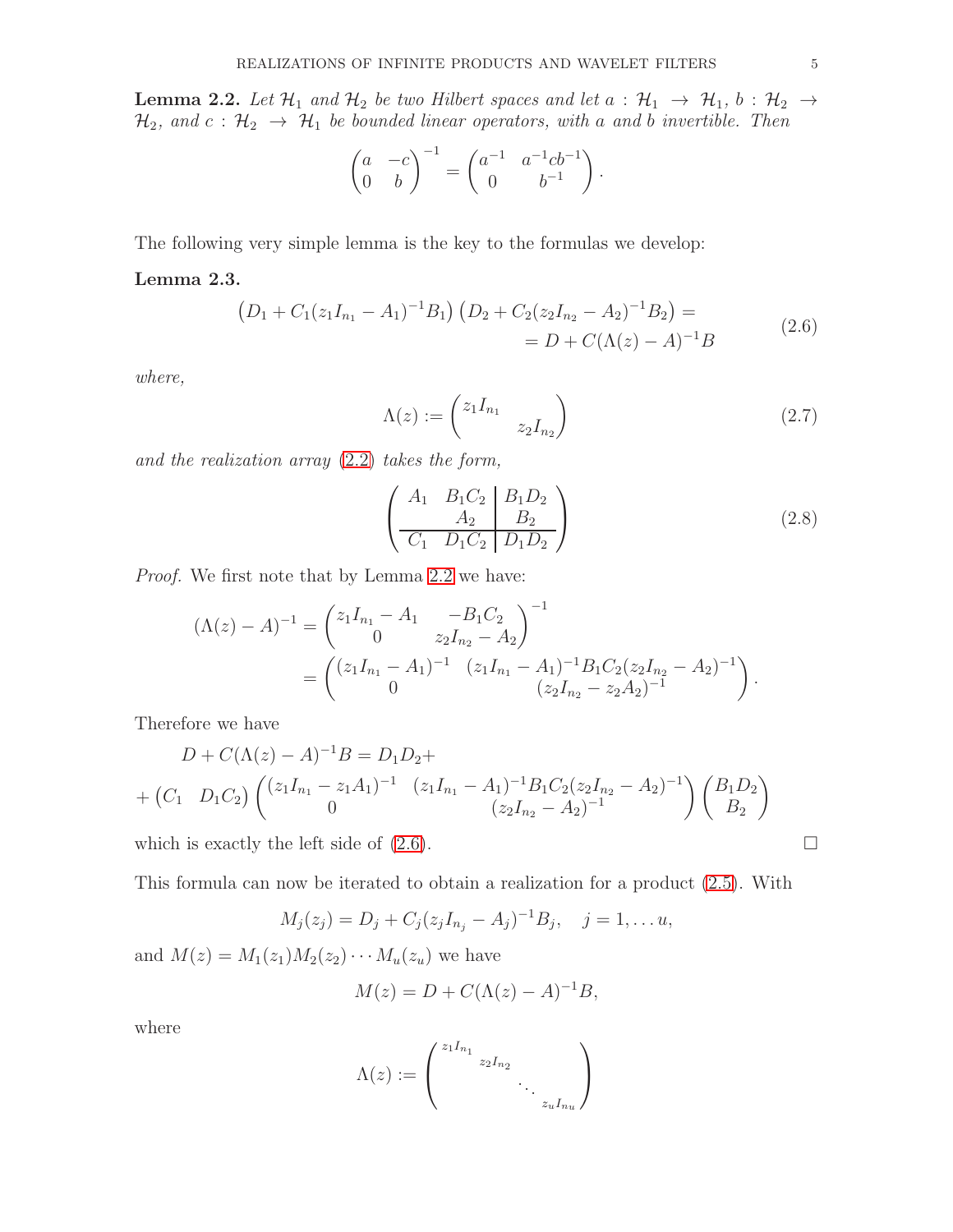where  $M(\infty) = \lim_{z \to \infty} M(z)$  and the realization array [\(2.2\)](#page-5-3) takes the form,

<span id="page-7-1"></span>
$$
\begin{pmatrix}\nA_1 & B_1C_2 & B_1D_2C_3 & \cdots & B_1D_2 \cdots D_{u-2}C_{u-1} & B_1D_2 \cdots D_{u-1}C_u & B_1D_2 \cdots D_u \\
A_2 & B_2C_3 & \cdots & B_2D_3 \cdots D_{u-2}C_{u-1} & B_2D_3 \cdots D_{u-1}C_u & B_2D_3 \cdots D_u \\
\vdots & \vdots & \ddots & \vdots & \vdots \\
A_{u-1} & B_{u-1}C_u & B_{u-1}D_u & \vdots \\
C_1 & D_1C_2 & D_1D_2C_3 & \cdots & D_1 \cdots D_{u-2}C_{u-1} & D_1 \cdots D_{u-1}C_u & D_1 \cdots D_u\n\end{pmatrix}
$$
\n(2.9)

We note that the case where all the functions vanish at infinity, i.e. where  $\lim_{z\to\infty}M(z)=0$ , leads to very simple formulas, which we gather in the following lemma.

<span id="page-7-2"></span>Lemma 2.4. It holds that

$$
C_1(z_1I_{n_1}-A_1)^{-1}B_1C_2(z_2I_{n_2}-A_2)^{-1}B_2\cdots C_u(z_uI_{n_u}-A_u)^{-1}B_u=C(\Lambda(z)-A)^{-1}B,
$$

where  $\Lambda(z)$  is as in [\(2.7\)](#page-6-3) and the realization array [\(2.2\)](#page-5-3) takes the form,

$$
\begin{pmatrix}\nA_1 & B_1C_2 & 0 & \cdots & 0 & 0 \\
A_2 & B_2C_3 & 0 & \cdots & 0 & 0 \\
\vdots & \vdots & \ddots & \vdots & \vdots \\
A_{u-1} & B_{u-1}C_u & 0 & A_u \\
\hline\nC_1 & 0 & \cdots & 0 & 0\n\end{pmatrix}.
$$

The significance of the realizations in [\(2.9\)](#page-7-1) and in Lemma [2.4,](#page-7-2) goes beyond the scope of this work. In the sequel, we actually exploit a special case of it. See also Remark [6.4](#page-16-0)

#### 3. Infinite products

<span id="page-7-0"></span>While the framework of realizations is typically formulated for finite matrices, (as we point out below) a number of the results make sense for infinite matrices, hence for linear operators in Hilbert space. A case in point is the realizations we obtain now for our infinite products. We now wish to let  $u \to \infty$  in [\(2.9\)](#page-7-1) when all the functions  $R_i$ coincide:

$$
R_1(z) = R_2(z) = \cdots = M(z),
$$

where  $M(z)$  is a matrix-valued rational function, analytic at infinity, with realization

<span id="page-7-3"></span>
$$
M(z) = D + C(zI - A)^{-1}B.
$$
 (3.1)

We assume that  $1 \geq ||M(z)||$  for all  $z \in \mathbb{T}$ .

**Theorem 3.1.** Given a square  $M(z)$  in  $(3.1)$ . (i) Assume that

<span id="page-7-4"></span>
$$
\lim_{k \to \infty} \|D^k\|^{1/k} < 1. \tag{3.2}
$$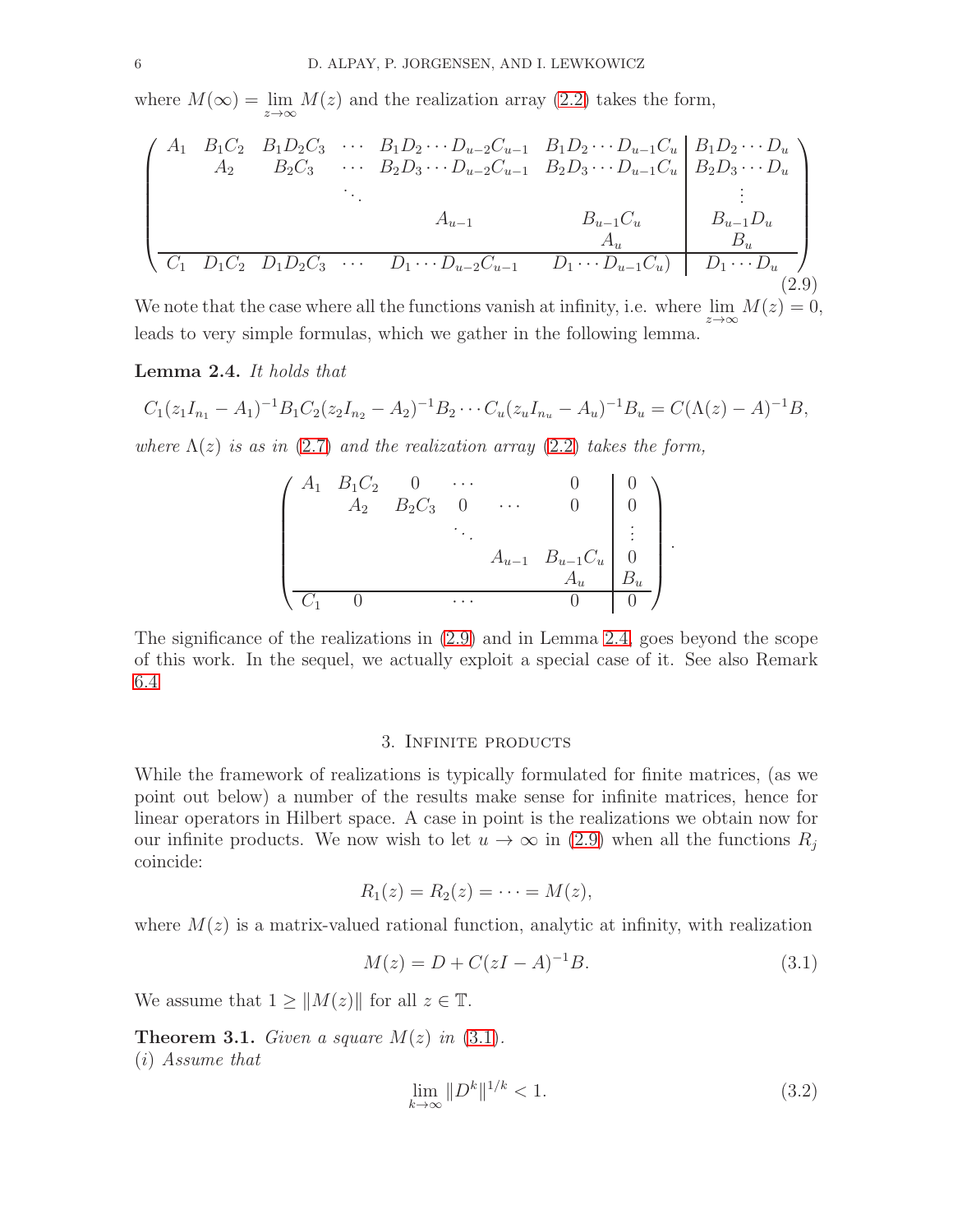Then, the operators

<span id="page-8-0"></span>
$$
\mathscr{A} = \begin{pmatrix} A & BC & BDC & BD^2C & \cdots \\ 0 & A & BC & BDC & \cdots \\ 0 & 0 & A & BC & \cdots \\ & & & & \end{pmatrix}, \quad \ell_2(\mathbb{N}) \otimes \mathbb{C}^m \implies \ell_2(\mathbb{N}) \otimes \mathbb{C}^m \quad (3.3)
$$
  

$$
\mathscr{B} = \begin{pmatrix} \vdots \\ BD^2 \end{pmatrix} \qquad \mathbb{C}^m \longrightarrow \ell_2(\mathbb{N}) \otimes \mathbb{C}^m \qquad (3.4)
$$

$$
\mathscr{B} = \begin{pmatrix} BD^2 \\ BD \\ B \end{pmatrix}, \qquad \mathbb{C}^m \longrightarrow \ell_2(\mathbb{N}) \otimes \mathbb{C}^m, \qquad (3.4)
$$

$$
\mathscr{C} = (C \quad DC \quad D^2C \quad \cdots), \qquad \ell_2(\mathbb{N}) \otimes \mathbb{C}^m \longrightarrow \mathbb{C}^m, \tag{3.5}
$$

are bounded.

(ii)  $\mathscr A$  in [\(3.3\)](#page-8-0) is the block-Toeplitz operator with symbol

$$
A + zB(I - zD)^{-1}C.
$$

Proof. We have

$$
A + zB(I - zD)^{-1}C = A + zBC + z^{2}BDC + z^{3}BD^{2}C + \cdots,
$$

and hence the function  $\phi(z) = A + zB(I - zD)^{-1}C$  is the symbol of the block Toeplitz operator  $(3.3)$ . We note that, in view of  $(3.2)$ 

$$
\|\mathscr{A}\| = \|A + zB(I - zD)^{-1}C\|_{\infty} < \infty,
$$
\n(3.6)

and so the block Toepliz operator  $\mathscr A$  is bounded. We use the fact that a block Toeplitz operator with symbol  $\phi(z)$  has norm  $\|\phi\|_{\infty}$ ; see [\[12\]](#page-17-16).

Remark 3.2. The same result holds mutatis mutandis when instead of [\(3.1\)](#page-7-3), the alternative realization  $M(z) = D + zC(I - zA)^{-1}B$  is chosen.

Remark 3.3. Recall that

$$
\mathcal{B} = \mathcal{O}(D, B) \quad \text{and} \quad \mathcal{C} = \mathcal{C}(D, C)
$$

in  $(3.4)$  and  $(3.5)$  are the observability and controllability operators (see e.g. [\[14,](#page-17-12) Section 6.2], [\[17\]](#page-17-14))

**Theorem 3.4.** Assume that  $M(z)$  in [\(3.1\)](#page-7-3) has no singularity at the point  $z = 1$  and that  $M(1) = I$ , and let  $(z_k)_{k \in \mathbb{N}_0}$  be a sequence of complex numbers which are not poles of M and such that

<span id="page-8-1"></span>
$$
\sum_{k=0}^{\infty} |1 - z_k| < \infty. \tag{3.7}
$$

Then it holds that

<span id="page-8-2"></span>
$$
\prod_{k=1}^{\infty} M(z_k) = \mathscr{C}(\Lambda(z) - \mathscr{A})^{-1} \mathscr{B}
$$
\n(3.8)

where  $\mathscr A$ ,  $\mathscr B$  and  $\mathscr C$  are defined by [\(3.3\)](#page-8-0)-[\(3.5\)](#page-8-0), and where

$$
\Lambda(z) = \begin{pmatrix} z_1 I_n & & \\ & z_2 I_n & \\ & & \ddots \end{pmatrix}.
$$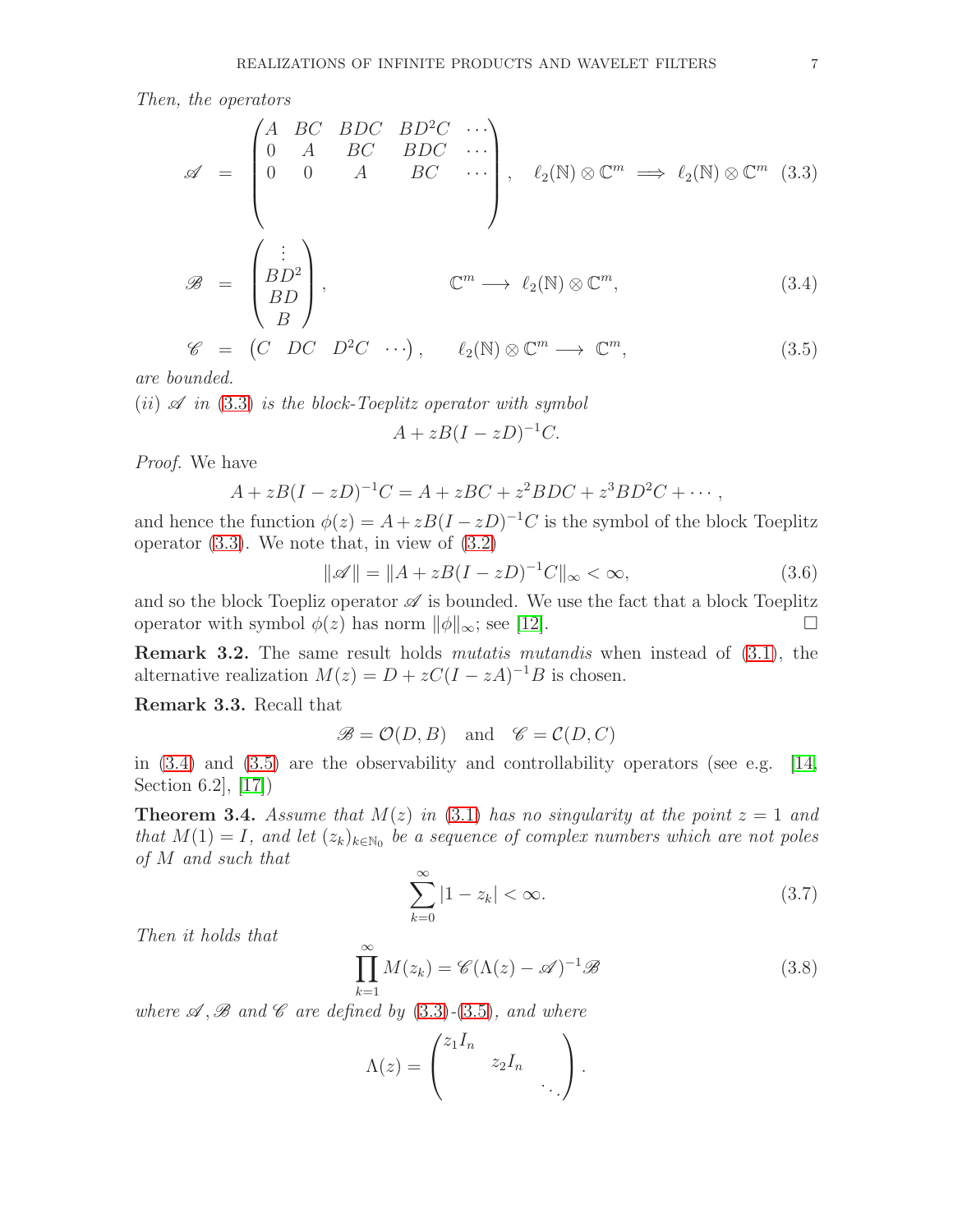*Proof.* Since the realization of  $M$  is assumed minimal, 1 is not in the spectrum of  $A$ and we have  $M(1) = D + C(I_n - A)^{-1}B$ . Thus

$$
M(z) - M(1) = D + C(zI_n - A)^{-1}B - D - C(I_n - A)^{-1}B
$$
  
=  $C(zI_n - A)^{-1}B - C(I_n - A)^{-1}B$   
=  $(1 - z)C(zI - A)^{-1}(I - A)^{-1}B$ .

Furthermore, [\(3.7\)](#page-8-1) implies in particular that  $\lim_{k\to\infty} z_k = 1$ . Let

$$
K_0 = \max_{z \in V} \{ ||C(zI_n - A)^{-1}(I_n - A)^{-1}B|| \},\,
$$

where  $V$  is a closed neighborhood of 1 in which  $m$  has no pole, and let

$$
K = \max_{\text{where the } z_u \notin V} \left\{ K_0, \|C(z_u I_n - A)^{-1} (I_n - A)^{-1} B\| \right\}
$$

Then we have

$$
||M(z_k) - I|| \leq K \cdot |1 - z_k|.
$$

Therefore the series  $\sum_{k=1}^{\infty} ||I - M(z_k)||$  and hence the product  $\prod_{k=1}^{\infty} M(z_k)$  are convergent. The equality  $(3.8)$  is now easy to verify.

<span id="page-9-0"></span>**Corollary 3.5.** Assume that  $M(1) = I$ , and let  $(\theta_k)$  be a sequence of numbers on the real line such that

$$
\sum_{k=0}^{\infty} |\theta_k| < \infty.
$$

Then the infinite product

$$
\prod_{k=0}^{\infty} M(e^{it\theta_k}), \quad t \in \mathbb{R},
$$

converges for all real t.

*Proof.* Since  $|e^{i\theta} - 1| \leq |\theta|$  for  $\theta$  real, we have

$$
||M(e^{it\theta_k}) - I|| \le K_1 \cdot |\theta_k|
$$

where now we can take

$$
K_1 = \max_{\theta \in [0, 2\pi]} \|C(e^{i\theta}I_n - A)^{-1}(I_n - A)^{-1}B\|,
$$

and hence the result.  $\Box$ 

Corollary 3.6. In the notation and hypothesis of Corollary [3.5,](#page-9-0) the product

$$
\prod_{k=0}^\infty M(e^{i\frac{2\pi w}{N^k}})
$$

converges for every  $w \in \mathbb{R}$ .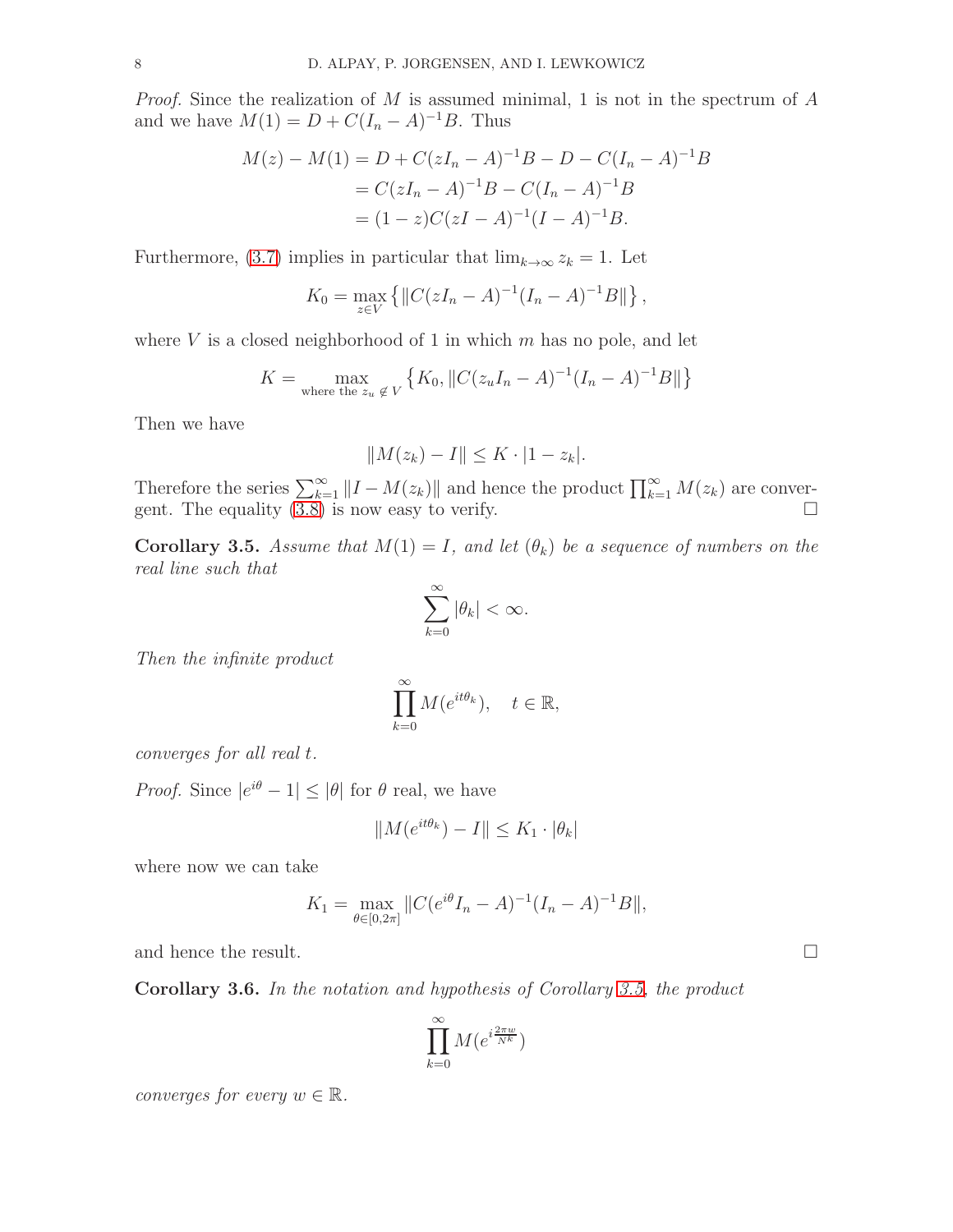#### 4. Markov parameters

<span id="page-10-0"></span>Let  $M$  be analytic in the exterior and on the boundary of the unit disk, with minimal realization  $M(z) = D + C(zI - A)^{-1}B$ . In particular  $\sigma(A) \subset \mathbb{D}$ . Let  $h_0 + \sum_{k=1}^{\infty} \frac{h_k}{z^k}$ z k be the Laurent expansion at infinity of M. The coefficients  $h_0, h_1, \ldots$  are called the Markov parameters of  $M$ , see e.g. [\[14,](#page-17-12) Subsections 5.1.2, 6.2.1], [\[17,](#page-17-14) Section 6.5]. They are given by  $h_0 = D$  and

$$
h_k = CA^{k-1}B, \quad k = 1, 2, \dots \tag{4.1}
$$

We extend the sequence  $h_k$  by

$$
h_u = 0, \quad u < 0.
$$

Since the spectral radius of A is strictly less than 1, we can set

<span id="page-10-1"></span>
$$
\Gamma = \sum_{u=0}^{\infty} A^{*u} C^* C A^u.
$$
\n(4.2)

Note that  $\Gamma$  is called the observability Gramian, and is the unique solution of the Stein equation

<span id="page-10-2"></span>
$$
\Gamma - A^* \Gamma A = C^* C.
$$
  
\n
$$
Y = D^* C + B^* \Gamma A.
$$
\n(4.3)

In view of the next result we recall that a rational function  $r$  with no poles on the unit circle belongs to the Wiener algebra of the disk, that is, can be written as

$$
r(z) = \sum_{n \in \mathbb{Z}} z^n r_n,
$$

where  $\sum_{n\in\mathbb{Z}}|r_n|<\infty$ . See for instance [\[13,](#page-17-17) Corollary 3.2].

Theorem 4.1. Let  $(c_n)_{n\in\mathbb{Z}}$  be defined by

<span id="page-10-4"></span>
$$
||M(z)||^2 = \sum_{n \in \mathbb{Z}} c_n z^n, \quad z \in \mathbb{T}.
$$
\n(4.4)

Then

We set

$$
c_n = \sum_{j \in \mathbb{Z}} h_j^* h_{j+n}, \quad n \in \mathbb{Z}.
$$

Therefore,

<span id="page-10-3"></span>
$$
c_n = \begin{cases} B^* A^{*(-n-1)} Y^*, & n < 0, \\ D^* D + B^* \Gamma B, & n = 0, \\ Y A^{n-1} B, & n > 0. \end{cases}
$$
 (4.5)

*Proof.* For  $n = 0$  we have

$$
c_0 = D^*D + \sum_{k=1}^{\infty} B^*A^{*(k-1)}C^*CA^{k-1}B
$$
  
=  $D^*D + B^* \left( \sum_{k=1}^{\infty} A^{*(k-1)}C^*CA^{k-1} \right)B$   
=  $D^*D + B^*TB$ ,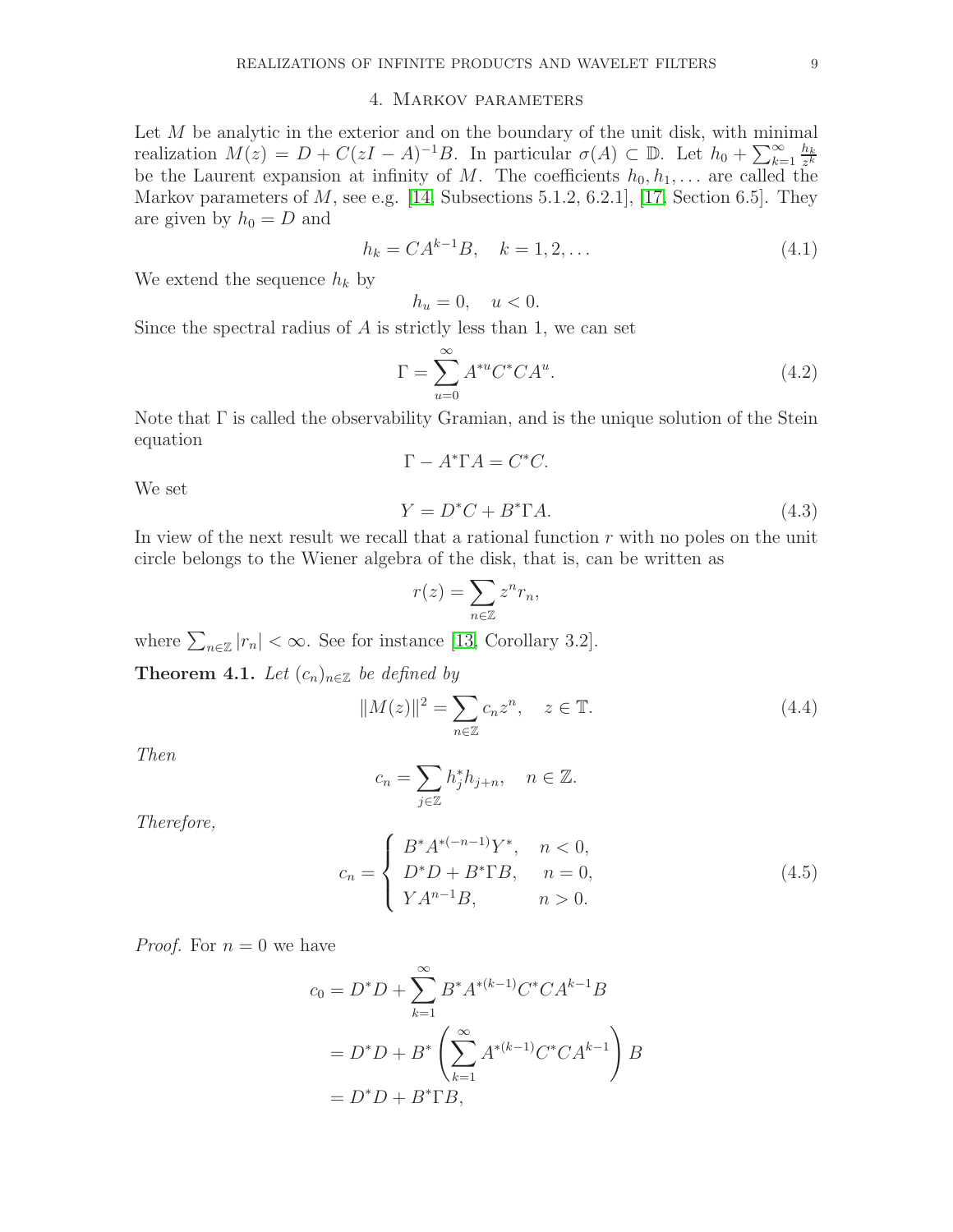where  $\Gamma$  is the Gramian matrix from  $(4.2)$ .

We now assume  $n > 0$ . Then,

$$
c_n = h_0^* h_n + \sum_{k=1}^{\infty} h_k^* h_{k+n}
$$
  
=  $D^* C A^{n-1} B + \sum_{k=1}^{\infty} B^* A^{k-1} C^* C A^{k+n-1} B$   
=  $D^* C A^{n-1} B + B^* \Gamma A^n B$ .

Finally, for  $n < 0$ , we have:

$$
c_n = \sum_{k=-n}^{\infty} h_k^* h_{k+n}
$$
  
=  $\sum_{u=0}^{\infty} h_{u-n}^* h_u$   
=  $B^* A^{*(-n-1)} C^* D + \sum_{u=1}^{\infty} B^* A^{*(u-n-1)} C^* C A^{u-1} B$   
=  $B^* A^{*(-n-1)} C^* D + B^* A^{*(-n)} \Gamma B$ .

**Corollary 4.2.** Let d be the size of A (that is,  $A \in \mathbb{C}^{d \times d}$ ). Let Y be defined by [\(4.3\)](#page-10-2) and

$$
\mathcal{C}(A, B) = \begin{pmatrix} B & AB & A^2B & \cdots & A^{d-1}B \end{pmatrix}.
$$

Then

<span id="page-11-0"></span>
$$
c_n = YA^{n-1}B, \quad n = 1, \dots \tag{4.6}
$$

 $\Box$ 

and

$$
(c_1 \quad c_2 \quad \cdots \quad c_d) = Y \cdot C(A, B). \tag{4.7}
$$

**Theorem 4.3.** There exists complex numbers  $a_0, \ldots, a_{d-1}$  such that

<span id="page-11-1"></span>
$$
a_0c_1 + a_1c_2 + \dots + a_{d-1}c_d + c_{d+1} = 0,
$$
\n
$$
(4.8)
$$

and more generally, for any  $p \geq 1$ ,

<span id="page-11-2"></span>
$$
a_0c_p + a_1c_{p+1} + \dots + a_{d-1}c_{d+p-1} + c_{d+p} = 0.
$$
\n(4.9)

*Proof.* By the Cayley-Hamilton theorem there exists numbers  $a_0, a_1, \ldots, a_{d-1}$  such that

$$
a_0 + a_1A + a_2A^2 + \dots + a_{d-1}A^{d-1} + A^d = 0.
$$

It then follows from [\(4.6\)](#page-11-0) that we have [\(4.8\)](#page-11-1), and more generally [\(4.9\)](#page-11-2).  $\Box$ 

Formulas [\(4.5\)](#page-10-3) take a simpler form in a number of cases, which we mention as remarks: **Remark 4.4.** If A is nilpotent (and then m is a polynomial in  $1/z$ ) we have

$$
c_{d+1} = c_{d+2} = \cdots = 0.
$$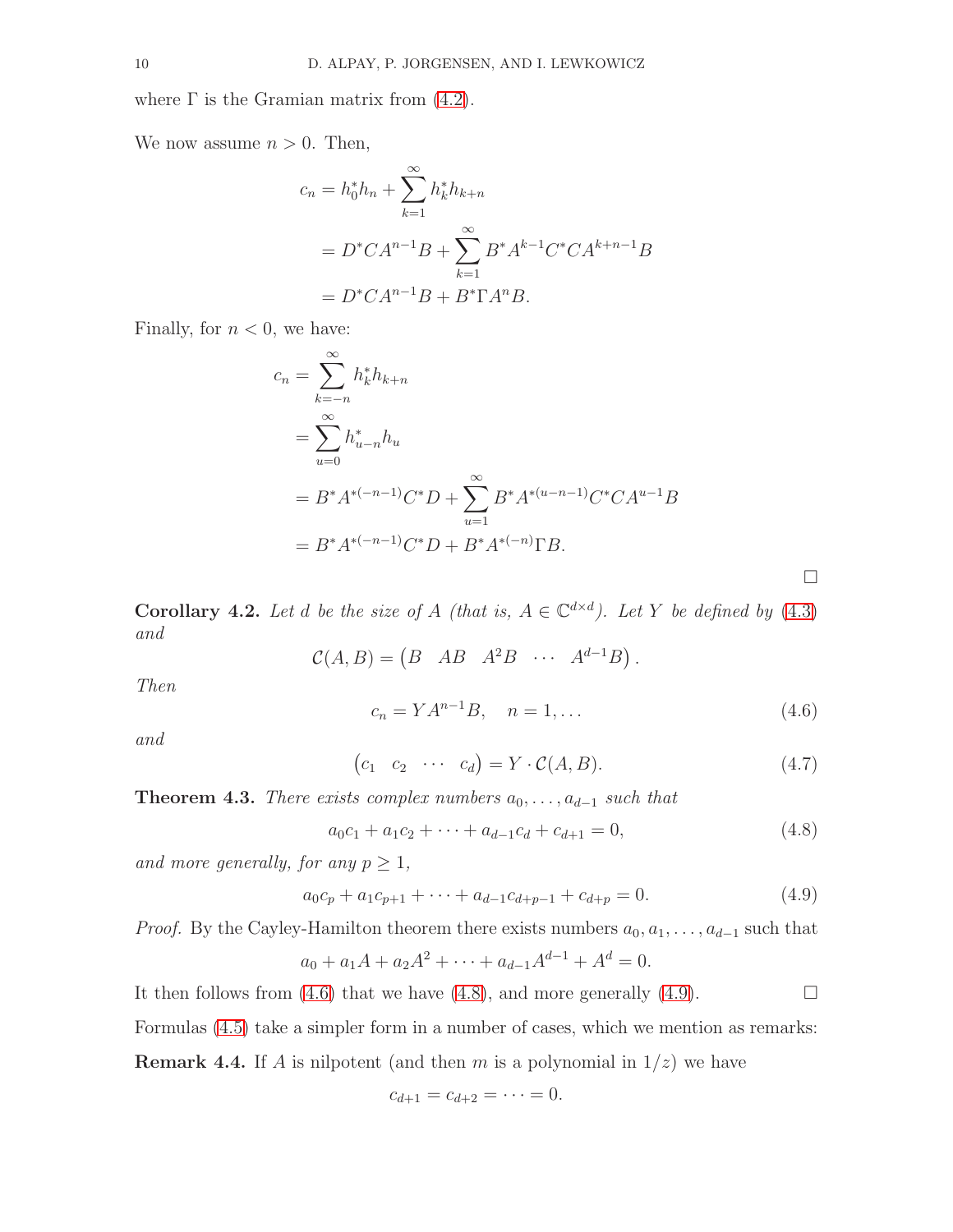**Remark 4.5.** Assuming that  $D = 0$  implies that in [\(4.3\)](#page-10-2)  $Y = D^*C$  and [\(4.5\)](#page-10-3) becomes,

$$
c_n = \begin{cases} B^* A^{*(-n)} \Gamma B, & n \le 0, \\ B^* \Gamma A^n B, & n > 0. \end{cases}
$$
 (4.10)

**Remark 4.6.** We recall that the observability Gramian  $\Gamma$ , see [\(4.2\)](#page-10-1), is invertible if and only if the pair  $(C, A)$  is observable, meaning that

$$
\bigcap_{u=1}^{d-1} \ker A^u = \{0\}
$$

Then one assume  $\Gamma = I_d$  by taking  $T = \Gamma^{1/2}$  as similarity matrix in [\(2.3\)](#page-5-5). When furthermore  $D = 0$  we then have

<span id="page-12-1"></span>
$$
c_n = \begin{cases} B^* A^{*(-n)} B, & n \le 0, \\ B^* A^n B, & n > 0. \end{cases}
$$
 (4.11)

**Proposition 4.7.** Assume M is rational. Then the coefficients  $c_n$  satisfy the estimates of the form

<span id="page-12-2"></span>
$$
|c_k| \le Ce^{-\alpha|k|}, \quad k \in \mathbb{Z}.\tag{4.12}
$$

<span id="page-12-0"></span>for every  $\alpha > \rho(A)$ , where  $\rho(A)$  is the spectral radius of A.

#### 5. Ruelle operator

Using  $m(z)$  from [\(1.5\)](#page-4-0), [\(1.7\)](#page-4-1), the associated Ruelle operator (or transfer operator) is defined by (see  $[8, §3.2]$ )

$$
(Rf)(z) = \frac{1}{N} \sum_{\substack{w \in \mathbb{T} \\ w^N = z}} |m(w)|^2 f(w).
$$
 (5.1)

See [\[8,](#page-17-2) p. 156]. In terms of the coefficients [\(4.4\)](#page-10-4) in Theorem [4.1](#page-10-3) it is the operator between appropriate subspaces of  $\ell_2(\mathbb{Z})$  and with matrix representation

 $r_{\ell,j} = \frac{1}{N} c_{N\ell-j},$ 

that is

<span id="page-12-3"></span>
$$
(Rf)_{\ell} = \frac{1}{N} \sum_{k \in \mathbb{Z}} c_{N\ell - k} f_k.
$$
\n(5.2)

**Example 5.1.** When  $N = 2$ ,  $D = 0$  and  $\Gamma = I_d$  the matrix representation of the Ruelle operator is

$$
\frac{1}{2} \begin{pmatrix} \cdots & B^*B & B^*AB & B^*A^{*2}B & B^*A^{*3}B & B^*A^{*4}B & \cdots \\ \cdots & B^*A^2B & B^*AB & \boxed{B^*B} & B^*A^*B & B^*A^{*2}B & B^*A^{*3}B & \cdots \\ \cdots & B^*A^4B & B^*A^3B & B^*A^2B & B^*AB & B^*B & B^*A^*B & \cdots \\ \cdots & & & & & & & \cdots \end{pmatrix}
$$

where the box denotes the  $(0, 0)$  element (see  $(4.11)$ ).

Let

$$
\mathscr{E}_r = \left\{ (f_n)_{n \in \mathbb{Z}}; ||f||_{r,1} \stackrel{\text{def.}}{=} \sum_{n \in \mathbb{Z}} e^{r|n|} |f_n| < \infty \right\}
$$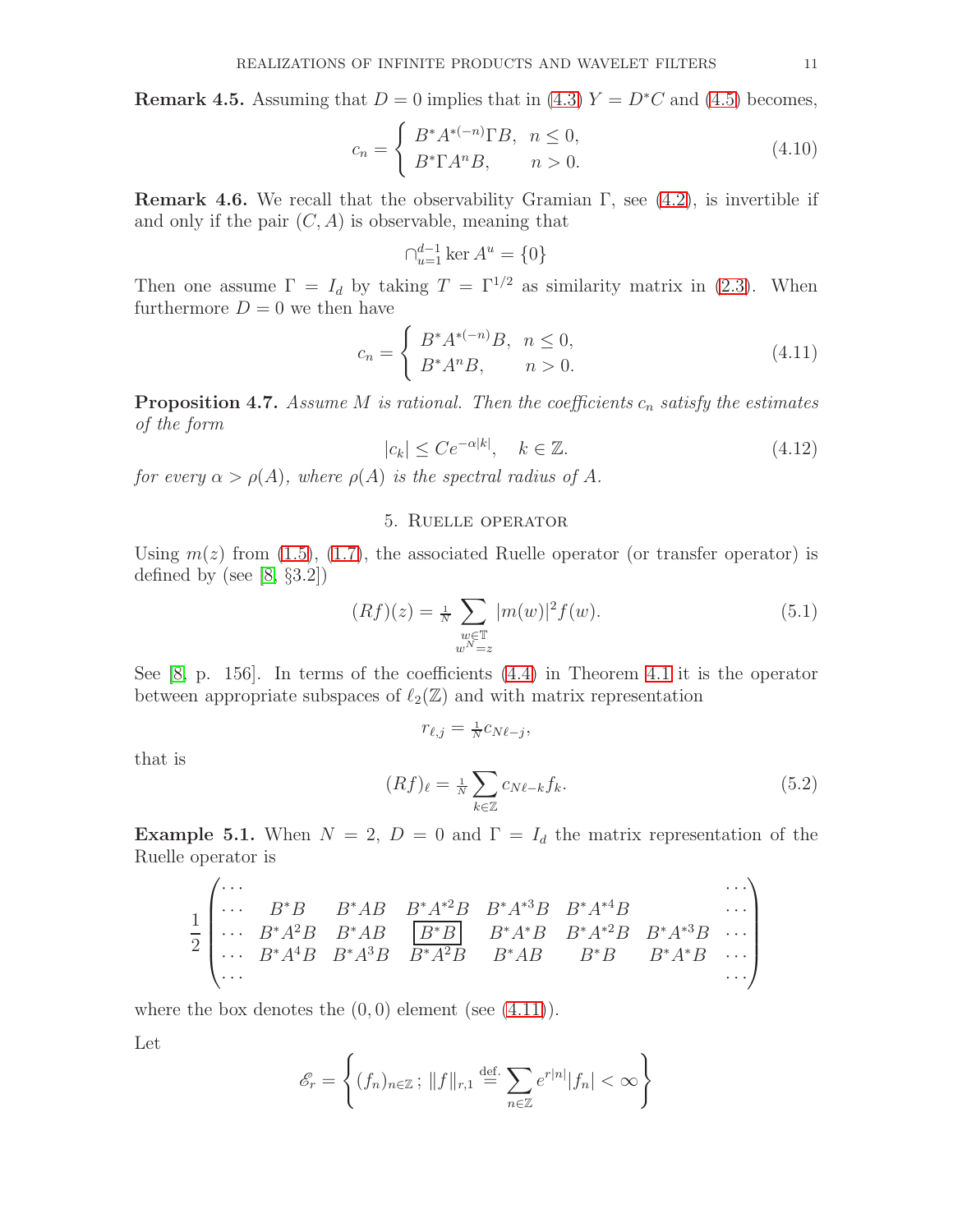and

$$
\mathcal{E}_r^{(2)} = \left\{ (f_n)_{n \in \mathbb{Z}}; ||f||_{r,2}^2 \stackrel{\text{def.}}{=} \sum_{n \in \mathbb{Z}} e^{r|n|} |f_n|^2 < \infty \right\}
$$

See [\[20\]](#page-17-18), [\[8,](#page-17-2) p. 158] for these last spaces. We note that an element of  $\mathscr{E}_r$  satisfies an estimate of the form

<span id="page-13-1"></span>
$$
|f_n| \le Ke^{-r|n|}, \quad n \in \mathbb{Z}, \tag{5.3}
$$

for some  $K > 0$ .

**Theorem 5.2.** Assume that the coefficients  $c_n$  satisfy the estimate [\(4.12\)](#page-12-2). Then for every choice of  $\beta$  and  $\beta'$  such that

<span id="page-13-0"></span>
$$
\alpha < \beta \quad and \quad \beta' < N\alpha,\tag{5.4}
$$

the Ruelle operator is continuous from  $\mathscr{E}_{\beta}$  into  $\mathscr{E}_{\beta'}$  and from  $\mathscr{E}_{\beta}^{(2)}$  $\stackrel{\circ}{\beta}^{(2)}$  into  $\mathscr{E}_{\beta'}^{(2)}$ .

*Proof.* Let  $f = (f_n)_{n \in \mathbb{Z}}$  be an element of  $\mathscr{E}_{\beta}$ , with  $\beta$  as in [\(5.4\)](#page-13-0). The  $\ell$  component of the vector  $Rf$  is given by  $(5.2)$ ,

$$
(Rf)_\ell = \tfrac{1}{N} \sum_{k \in \mathbb{Z}} c_{N\ell - k} f_k
$$

and, using  $(4.12)$  and  $(5.3)$  can be estimated as:

$$
N|(Rf)_{\ell}| \leq \sum_{k \in \mathbb{Z}} |c_{N\ell - k}| \cdot |f_k|
$$
  
\n
$$
\leq \sum_{k \in \mathbb{Z}} C e^{-\alpha |N\ell - k|} \cdot K e^{-\beta |k|}
$$
  
\n
$$
= \sum_{k \in \mathbb{Z}} C K e^{-\alpha (|N\ell - k| + |k|)} \cdot e^{(\alpha - \beta)|k|}
$$
  
\n
$$
\leq C K e^{-\alpha |N\ell|} \sum_{k \in \mathbb{Z}} e^{(\alpha - \beta)|k|}.
$$

Hence for any  $\beta' < N\alpha$ ,

$$
\sum_{\ell\in\mathbb{Z}}|(Rf)_\ell)|\cdot e^{\beta'|\ell|}<\infty,
$$

and so  $Rf \in \mathscr{E}_{\beta'}$ .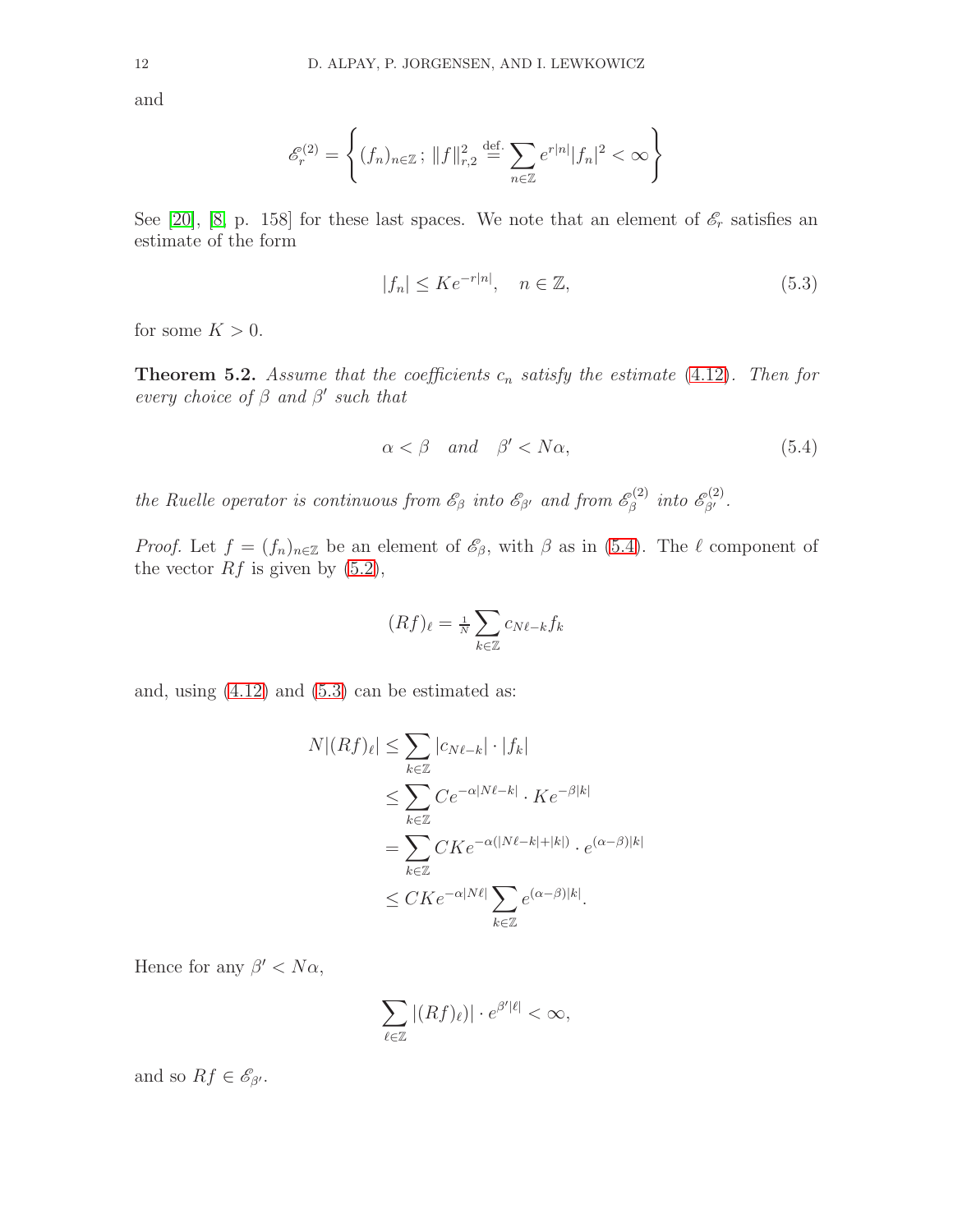Let now  $\epsilon > 0$  and  $f, g \in \mathscr{E}_{\beta}$  and such that  $||f - g||_{\beta,1} < \epsilon$ . Then in a way similar to the above argument we write

$$
N||f - g||_{\beta',1} = \sum_{\ell \in \mathbb{Z}} \left( \sum_{k \in \mathbb{Z}} |c_{N\ell - k}| \cdot |f_k - g_k| \right)
$$
  
\n
$$
\leq \sum_{\ell \in \mathbb{Z}} \left( \sum_{k \in \mathbb{Z}} C e^{-\alpha |N\ell - k|} \cdot e^{-\alpha |k|} \underbrace{e^{(\alpha - \beta')|k|}}_{\text{is} < 1} e^{\beta' |k|} |f_k - g_k| \right)
$$
  
\n
$$
\leq \sum_{\ell \in \mathbb{Z}} \left( \sum_{k \in \mathbb{Z}} C e^{-\alpha |N\ell|} \cdot e^{\beta' |k|} |f_k - g_k| \right)
$$
  
\n
$$
= C \left( \sum_{\ell \in \mathbb{Z}} e^{-\alpha |N\ell|} \right) \cdot ||f - g||_{\beta',1}.
$$

and continuity of R follows.

The case of the spaces  $\mathscr{E}_{\beta}^{(2)}$  $\beta_{\beta}^{(2)}$  and  $\mathscr{E}_{\beta'}^{(2)}$  is proved in the same way. For a result related to the following theorem in the non rational case, see [\[8,](#page-17-2) p. 158].

The first item in the next theorem is taken from [\[8,](#page-17-2) p.156-159], [\[10\]](#page-17-19).

**Theorem 5.3.** Let  $m(z)$  be as in  $(1.5)$ ,  $(1.7)$ . (1) The Ruelle operator has finite trace, and its trace is given by the formula

Tr 
$$
R = \frac{1}{N} \sum_{k \in \mathbb{Z}} c_{(N-1)k} = \frac{1}{N} \sum_{\substack{w \in \mathbb{T} \\ w^N = 1}} |m(w)|^2
$$
.

(2) In the rational case, we have

$$
\text{Tr}\,R\,=\, \tfrac{1}{N}\left(DD^* + B^*\Gamma B + Y(I-A)^{-1}B^* + B(I-A^*)^{-1}Y^*\right).
$$

<span id="page-14-0"></span>*Proof.* The second item is a direct consequence of formulas  $(4.5)$ .

#### 6. Wavelets and rational filters

In this section, we show that starting from a rational wavelet filter, the infinite product  $(1.6)$  is indeed in  $\mathbf{L}_2(\mathbb{R}, dx)$ . To that purpose it is enough to prove that

$$
R1 \leq 1
$$

for the corresponding Ruelle operator, where, by definition of R,

$$
(R1)(z) = \frac{1}{N} \sum_{\substack{w \in \mathbb{T} \\ w^N = z}} |m(w)|^2,
$$

with m from  $(1.5)$ ,  $(1.7)$ .

Let M be a rational wavelet filter, that is a function of the form  $(1.1)$ . Recall that its first column is given by [\(1.3\)](#page-3-2).

Proposition 6.1. It holds that

$$
R1 = 1\tag{6.1}
$$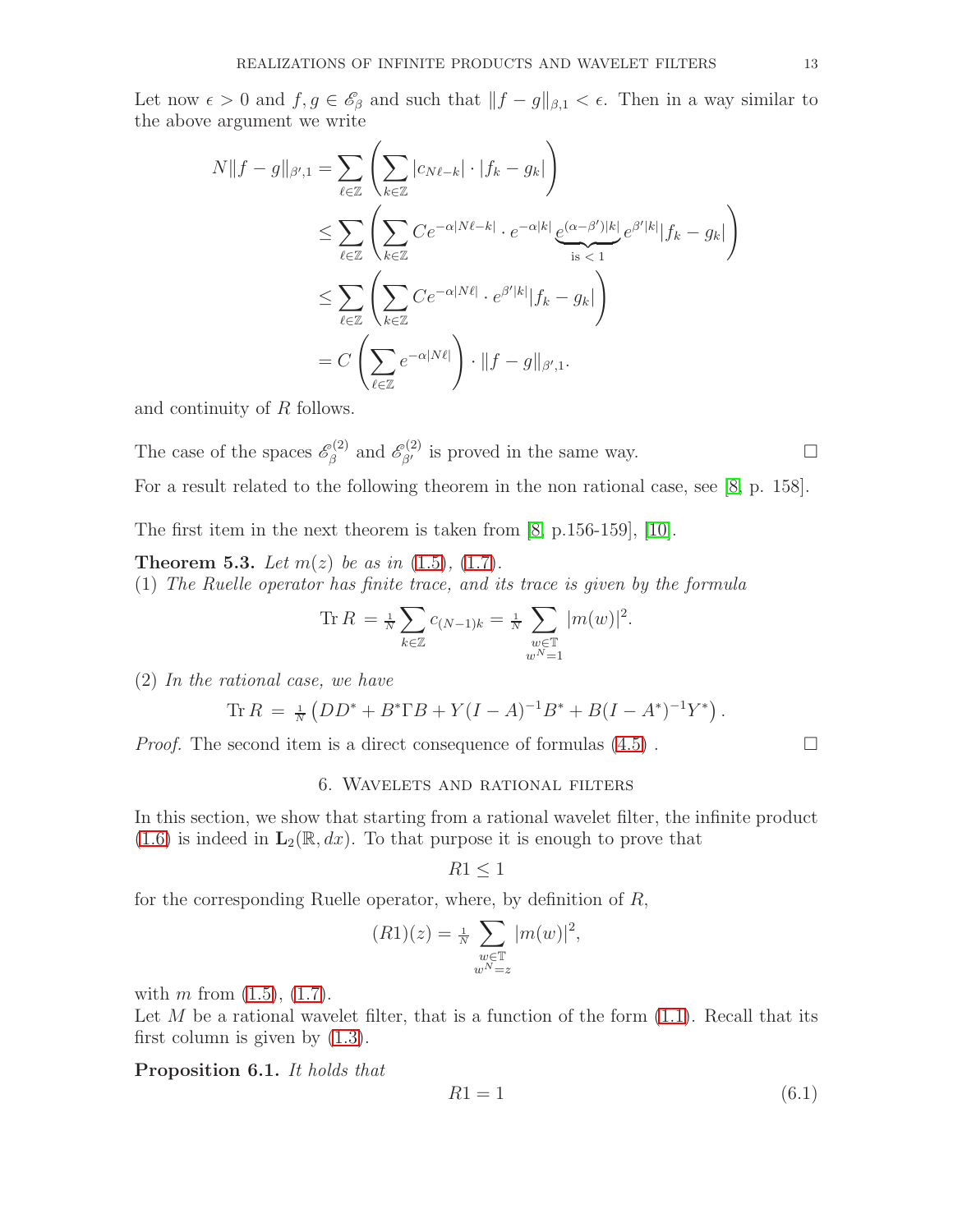Proof. From [\(1.3\)](#page-3-2) and [\(1.4\)](#page-3-3) we have that

$$
m(z) = \sum_{j=1}^{N} z^{1-j} [W(z^N)]_{1j},
$$

where  $[W]_{jk}$  denotes the  $jk$  entry in a matrix W, with

$$
W(z^N) := (U(1)V)^*U(z^N).
$$

Thus, for  $z \in \mathbb{T}$ ,

$$
\frac{1}{N} \sum_{\substack{\omega \in \mathbb{T} \\ \omega^{N}=z}} |m(\omega)|^{2} = \frac{1}{N} \sum_{\substack{\omega \in \mathbb{T} \\ \omega^{N}=z}} \sum_{j,k=1}^{N} \omega^{1-j} \left[ W(\omega^{N}) \right]_{1j} \left[ \frac{1}{W(z)} \right]_{1k} \quad (\text{note that } \omega^{N}=z)
$$
\n
$$
= \frac{1}{N} \sum_{\substack{\omega \in \mathbb{T} \\ \omega^{N}=z}} \sum_{j,k=1}^{N} \omega^{-j+k} \left[ W(z) \right]_{1j} \left[ \frac{1}{W(z)} \right]_{1k} \quad (\text{note that } \omega^{N}=z)
$$
\n
$$
= \sum_{j,k=1}^{N} \delta_{jk} \left[ W(z) \right]_{1j} \left[ \frac{1}{W(z)} \right]_{1k} \quad (\text{since } \frac{1}{N} \sum_{\substack{\omega \in \mathbb{T} \\ \omega^{N}=z}} \omega^{-j+k} = \delta_{jk})
$$
\n
$$
= \sum_{j=1}^{N} \left[ W(z) \right]_{1j} \left[ \frac{1}{W(z)} \right]_{1j} = 1 \quad (\text{since } W \text{ takes unitary values on } \mathbb{T}).
$$

**Theorem 6.2.** Let m be the upper left entry of a wavelet filter, see  $(1.5)$ ,  $(1.7)$ . Then the infinite product [\(1.6\)](#page-4-2) converges to an  $\mathbf{L}_2(\mathbb{R})$  function.

Proof. We proceed in a number of steps.

STEP 1: The infinite product [\(1.6\)](#page-4-2) converges pointwise. This follows from Corollary [3.5](#page-9-0) with  $\theta_k = \frac{2\pi w}{N^k}$  since  $M(1) = I_N$  and hence  $m(1) = 1$ . We now set

<span id="page-15-1"></span>
$$
f_k(w) = 1_{\left[-\frac{N^k}{2}, \frac{N^k}{2}\right]}(w) \prod_{\ell=0}^k m\left(e^{i\frac{2\pi w}{N^{\ell}}}\right), \quad k = 0, 1, \dots
$$
 (6.2)

The key to the proof is to establish the identity

<span id="page-15-0"></span>
$$
\int_{-\frac{N^k}{2}}^{\frac{N^k}{2}} |f_k(w)|^2 dw = 1.
$$
\n(6.3)

 $\Box$ 

STEP 2: [\(6.3\)](#page-15-0) holds: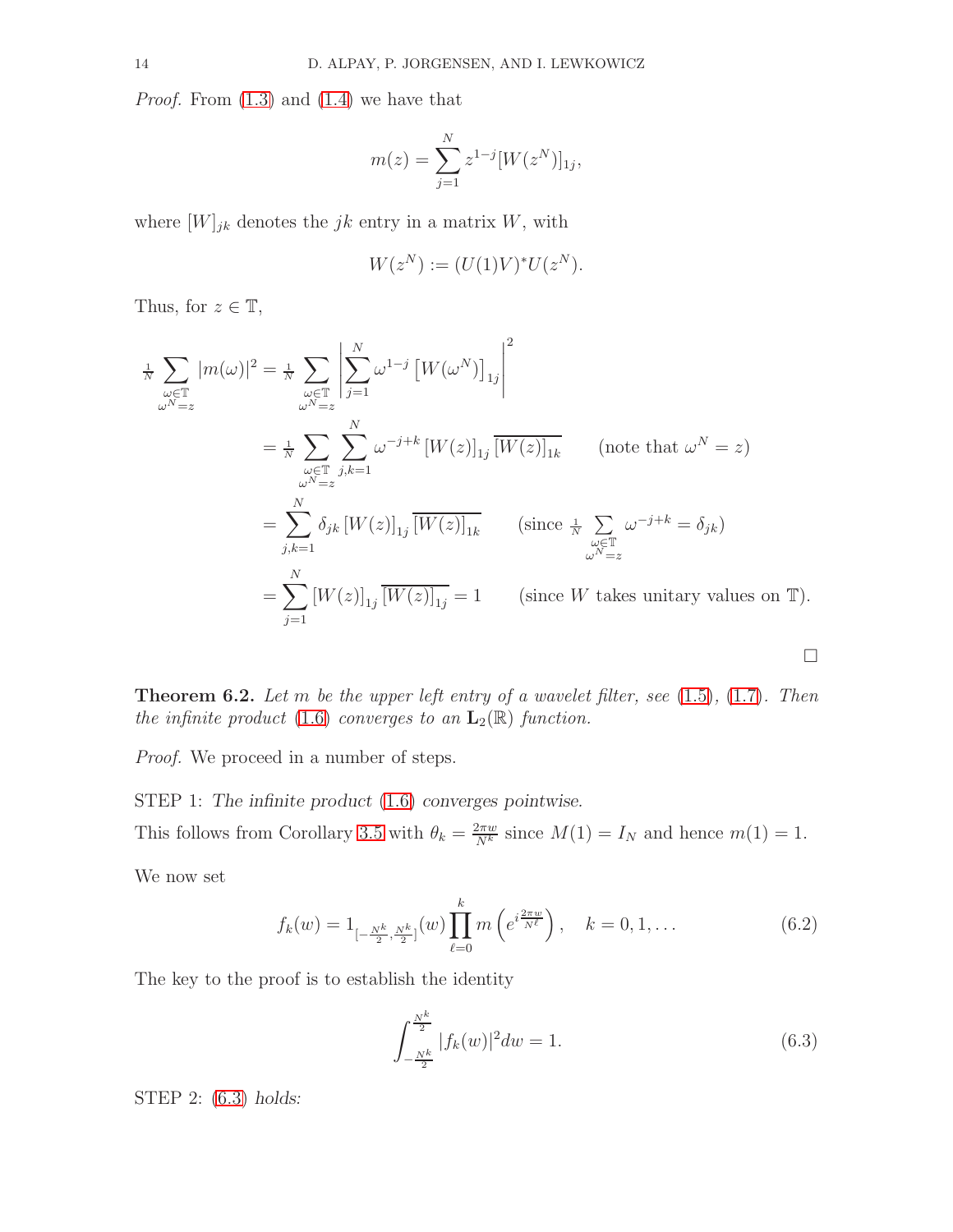Indeed,

$$
\int_{-\frac{N^{k}}{2}}^{\frac{N^{k}}{2}} |f_{k}(w)|^{2} dw = \int_{-\frac{N^{k}}{2}}^{\frac{N^{k}}{2}} \left( \prod_{\ell=0}^{k} |m \left( e^{i \frac{2 \pi w}{N^{\ell}}} \right)|^{2} \right) dw
$$
  
\n
$$
= \int_{-\frac{N^{k-1}}{2}}^{\frac{N^{k-1}}{2}} \left( \prod_{\ell=0}^{k-1} |m \left( e^{i \frac{2 \pi w}{N^{\ell}}} \right)|^{2} \right) \left( \sum_{p=0}^{N-1} |m \left( e^{2 \pi i \frac{w+pN^{k-1}}{N^k}} \right)|^{2} \right) dw
$$
  
\nThis is R1  
\n
$$
= \int_{-\frac{N^{k-1}}{2}}^{\frac{N^{k-1}}{2}} \left( \prod_{\ell=0}^{k-1} |m \left( e^{i \frac{2 \pi w}{N^{\ell}}} \right)|^{2} \right) dw \quad \text{(since R1 = 1)}
$$
  
\n
$$
= \int_{-\frac{N^{k-1}}{2}}^{\frac{N^{k-1}}{2}} |f_{k-1}(w)|^{2} dw \quad \text{(by definition of } f_{k-1}; \text{ see (6.2)).}
$$

So we have

$$
\int_{-\frac{N^k}{2}}^{\frac{N^k}{2}} |f_k(w)|^2 dw = \int_{-\frac{N^{k-1}}{2}}^{\frac{N^{k-1}}{2}} |f_{k-1}(w)|^2 dw.
$$

Iterating this equality we get to

$$
\int_{-\frac{N^k}{2}}^{\frac{N^k}{2}} |f_k(w)|^2 dw = \int_{-\frac{N^{k-1}}{2}}^{\frac{N^{k-1}}{2}} |f_{k-1}(w)|^2 dw = \cdots
$$

$$
\cdots = \int_{-\frac{1}{2}}^{\frac{1}{2}} |f_0(w)|^2 dw = \int_{-\frac{1}{2}}^{\frac{1}{2}} |m(e^{2\pi i w})|^2 dw < \infty
$$

STEP 3: The pointwise limit function  $f(w) = \prod_{\ell=1}^{\infty} m\left(e^{2\pi i \frac{w}{N^{\ell}}}\right)$  belongs to  $\mathbf{L}_2(\mathbb{R})$ . Indeed, by Fatou's lemma,

$$
\int_{\mathbb{R}} |f(w)|^2 dw = \int_{\mathbb{R}} \lim_{k \to \infty} |f_k(w)|^2 dw
$$

$$
= \int_{\mathbb{R}} \lim_{k \to \infty} |f_k(w)|^2 dw
$$

$$
\leq \liminf_{k \to \infty} \int_{\mathbb{R}} |f_k(w)|^2 dw < \infty
$$

in view of the previous step.

**Remark 6.3.** The preceding arguments hold still in the case  $R1 \leq 1$ . This covers important cases of rational filters for which the function  $U$  in  $(1.1)$  is only contractive as opposed to unitary.

<span id="page-16-0"></span>Remark 6.4. In future work we shall use the multivariable state space techniques introduced in Section [2](#page-5-0) to extend our results to the multivariable case, including the case of an infinite number of variables, and to study connections with infinite dimensional analysis (see [\[7\]](#page-17-20) for the latter).

Acknowledgments: It is a pleasure to thank the referees for a very careful reading of the manuscript.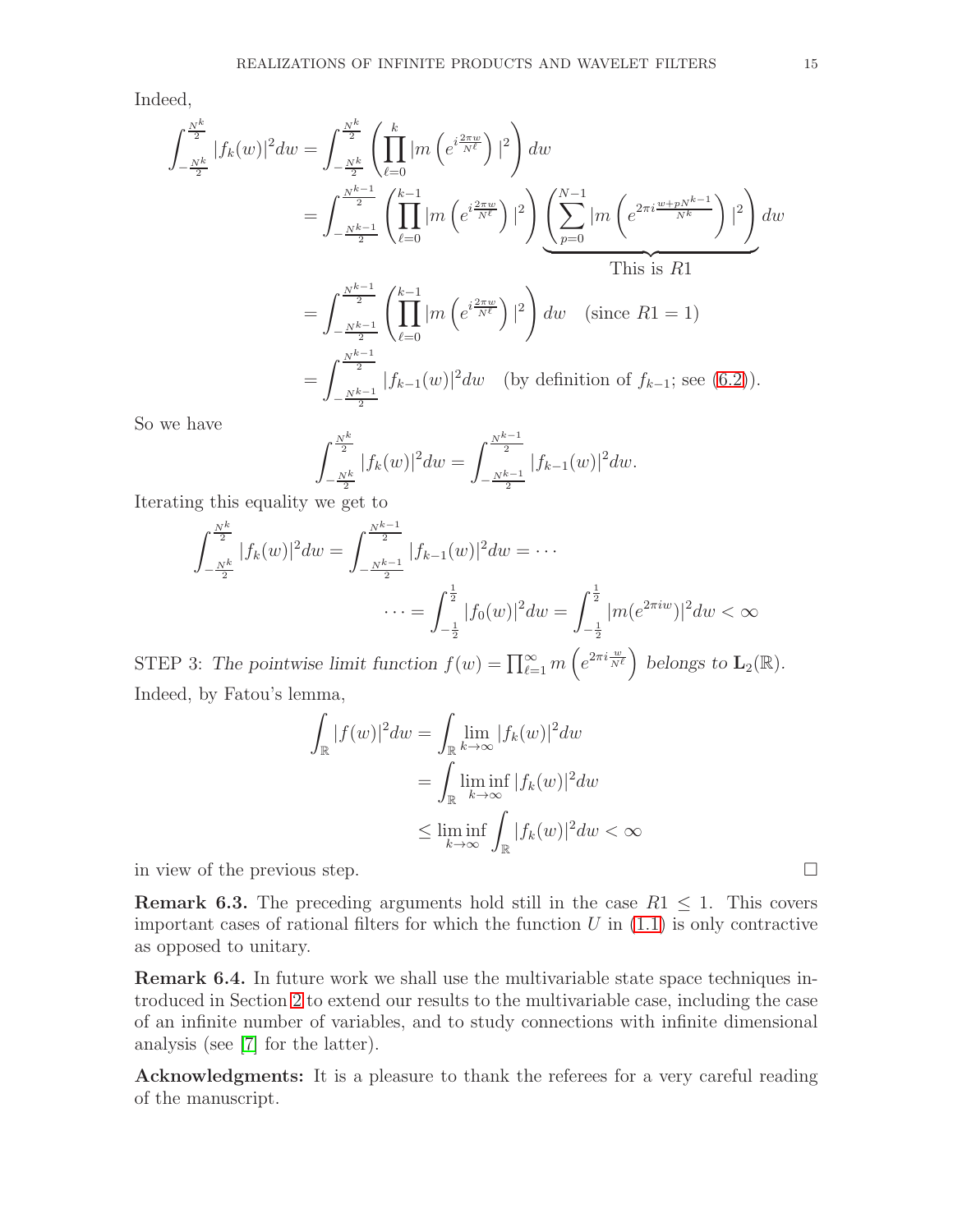#### <span id="page-17-0"></span>**REFERENCES**

- <span id="page-17-6"></span>[1] D. Alpay, P. Jorgensen, and I. Lewkowicz. "Extending wavelet filters: infinite dimensions, the non-rational case, and indefinite inner product spaces". In *Excursions in harmonic analysis. Volume 2, Appl. Numer. Harmon. Anal., pages 69–111. Birkhäuser/Springer, New York, 2013.*
- <span id="page-17-7"></span><span id="page-17-4"></span>[2] D. Alpay, P. Jorgensen, and I. Lewkowicz. "Parametrizations of all wavelet filters: input-output and state-space". *Sampling Theory in Signal and Image Processing (STSIP)*, 12:159–188, 2013.
- [3] D. Alpay, P.E.T Jorgensen, and I. Lewkowicz "Characterizations of Families of Rectangular, Finite Impulse Response, Para-Unitary Systems", a preprint. Available at http://arxiv.org/abs/1410.0280
- <span id="page-17-8"></span>[4] D. Alpay, P.E.T Jorgensen, and I. Lewkowicz "Characterizations of Rectangular, (Para)- Unitary Rational Functions", a manuscript. Available at http://arxiv.org/abs/1410.0283
- <span id="page-17-3"></span>[5] D. Alpay, P. Jorgensen, I. Lewkowicz, and I. Marziano. "Representation formulas for Hardy space functions through the Cuntz relations and new interpolation problems". In Xiaoping Shen and Ahmed Zayed, editors, *Multiscale signal analysis and modeling*, pages 161–182. Springer, 2013.
- <span id="page-17-20"></span><span id="page-17-15"></span>[6] H. Bart, I. Gohberg, and M.A. Kaashoek. *Minimal factorization of matrix and operator functions*, volume 1 of *Operator Theory: Advances and Applications*. Birkhäuser Verlag, Basel, 1979.
- [7] F. Biagini, Y. Hu, B. Øksendal, and T. Zhang. *Stochastic calculus for fractional Brownian motion and applications*. Probability and its Applications (New York). Springer-Verlag London Ltd., London, 2008.
- <span id="page-17-2"></span><span id="page-17-1"></span>[8] O. Bratteli and P. Jorgensen. *Wavelets through a looking glass*. Applied and Numerical Harmonic Analysis. Birkhäuser Boston Inc., Boston, MA, 2002.
- [9] O. Bratteli and P. Jorgensen. Wavelet filters and infinite-dimensional unitary groups. In *Wavelet analysis and applications (Guangzhou, 1999)*, volume 25 of *AMS/IP Stud. Adv. Math.*, pages 35–65. Amer. Math. Soc., Providence, RI, 2002.
- <span id="page-17-19"></span>[10] I. Daubechies. "Using Fredholm determinants to estimate the smoothness of refinable functions". In *Approximation theory VIII, Vol. 2 (College Station, TX, 1995)*, volume 6 of *Ser. Approx. Decompos.*, pages 89–112. World Sci. Publ., River Edge, NJ, 1995.
- <span id="page-17-5"></span>[11] X. Gao, T.Q. Nguyen and G. Strang, "On Factorization of M-Channel Paraunitary Filterbanks", *IEEE Trans. Signal Proc.*, Vol. 49, pp. 1433-1446, 2001.
- <span id="page-17-16"></span>[12] I. Gohberg, S. Goldberg, and M. Kaashoek. *Classes of linear operators. Vol. I*, volume 49 of *Operator Theory: Advances and Applications.* Birkhäuser Verlag, Basel, 1990.
- <span id="page-17-17"></span>[13] I. Gohberg and M.A. Kaashoek. Block Toeplitz operators with rational symbols. In I. Gohberg, J.W. Helton, and L. Rodman, editors, *Contributions to operator theory and its applications (Mesa, AZ, 1987*), volume 35 of *Oper. Theory Adv. Appl.*, pages 385–440. Birkhäuser, Basel, 1988.
- <span id="page-17-13"></span><span id="page-17-12"></span>[14] T. Kailath. *Linear systems*. Prentice-Hall Inc., Englewood Cliffs, N.J., 1980.
- [15] R. E. Kalman, P. L. Falb, and M. A. Arbib. *Topics in mathematical system theory*. McGraw-Hill Book Co., New York, 1969.
- <span id="page-17-11"></span>[16] Y-P. Lin, S-M. Phoong and P.P. Vaidyanathan, *Filter Bank Transceivers for OFDM and DMT Systems*, Cambridge University Press, 2011.
- <span id="page-17-14"></span>[17] E. Sontag. *Mathematical control theory*, volume 6 of *Texts in Applied Mathematics*. Springer-Verlag, New York, second edition, 1998. Deterministic finite-dimensional systems.
- <span id="page-17-9"></span>[18] J. Tuqan and P.P. Vaidyanathan, "A State Space Approach to the Design of Globally Optimal FIR Energy Compaction Filters", *IEEE Trans. Sig. Proc.*, Vol. 48, pp. 2822-2838, 2000.
- <span id="page-17-18"></span><span id="page-17-10"></span>[19] P.P. Vaidyanathan, *Multirate Systems and Filter Banks*, Prentice-Hall, Signal Processing Series, 1993.
- [20] S. J. L. van Eijndhoven and J. L. H. Meyers. "New orthogonality relations for the Hermite polynomials and related Hilbert spaces". *J. Math. Anal. Appl.*, 146(1):89–98, 1990.